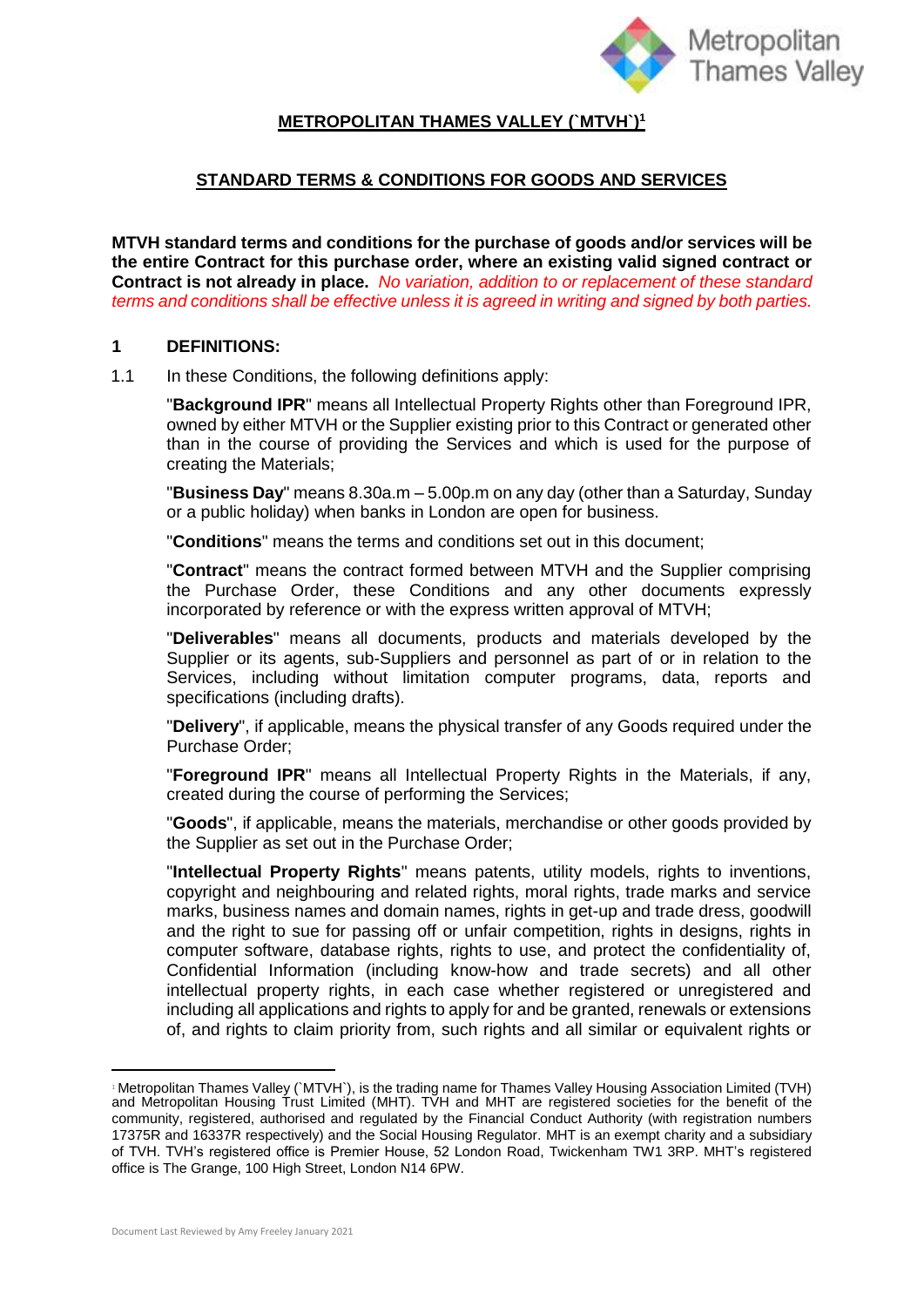

forms of protection which subsist or will subsist now or in the future in any part of the world;

"**Materials**", if applicable, means the materials created, generated or developed by or on behalf of the Supplier in the course of performing the Services;

"**Price**" means the charge for the supply of Goods and/or the provision of Services as set out in the Purchase Order;

"**Purchase Order**" means MTVH's written instruction to the Supplier to supply the Goods and/or Services in accordance with these Conditions;

"**Purchaser's Materials**" means materials, equipment and tools, drawings, specifications and data supplied by MTVH to the Supplier;

"**Services**", if applicable, means the services which may be provided by the Supplier as set out in the Purchase Order;

"**Supplier**" means the person, firm or company named in the Purchase Order;

"**Third Party IPR**" means Intellectual Property Rights, not owned by either MTVH or the Supplier which the Supplier is entitled to use to fulfil the terms of this Contract.

## **2 BASIS OF CONTRACT**

- 2.1 The Purchase Order constitutes an offer by MTVH to purchase Goods and/or Services from the Supplier in accordance with these Conditions.
- 2.2 The Purchase Order shall be deemed to be accepted in the event of:
	- $221$ the Supplier issuing written acceptance of the Purchase Order; or
	- $2.2.2$ any act by the Supplier consistent with fulfilling the Purchase Order,

at which point and on which date the Contract shall come into existence (the "Commencement Date").

- 2.3 These Conditions apply to the Contract to the exclusion of any other terms that the Supplier seeks to impose or incorporate, or which are implied by trade, custom, practice or course of dealing.
- 2.4 All of these Conditions shall apply to the supply of both Goods and Services except where otherwise expressly stated.

#### **3 SUPPLY OF GOODS**

- 3.1 The Supplier shall ensure that the Goods shall:
	- $3.1.1$ correspond with their description and any applicable specification;
	- $3.1.2$ be of satisfactory quality (within the meaning of the Sale of Goods Act 1979, as amended) and fit for any purpose held out by the Supplier or made known to the Supplier by MTVH expressly or by implication, and in this respect MTVH relies on the Supplier's skill and judgement;
	- $3.1.3$ where they are manufactured products, be free from defects in design, material and workmanship and remain so for 12 months after delivery; and
	- $3.1.4$ comply with all applicable statutory and regulatory requirements relating to the title, quality, purpose, manufacture, labelling, packaging, storage, handling and delivery of the Goods.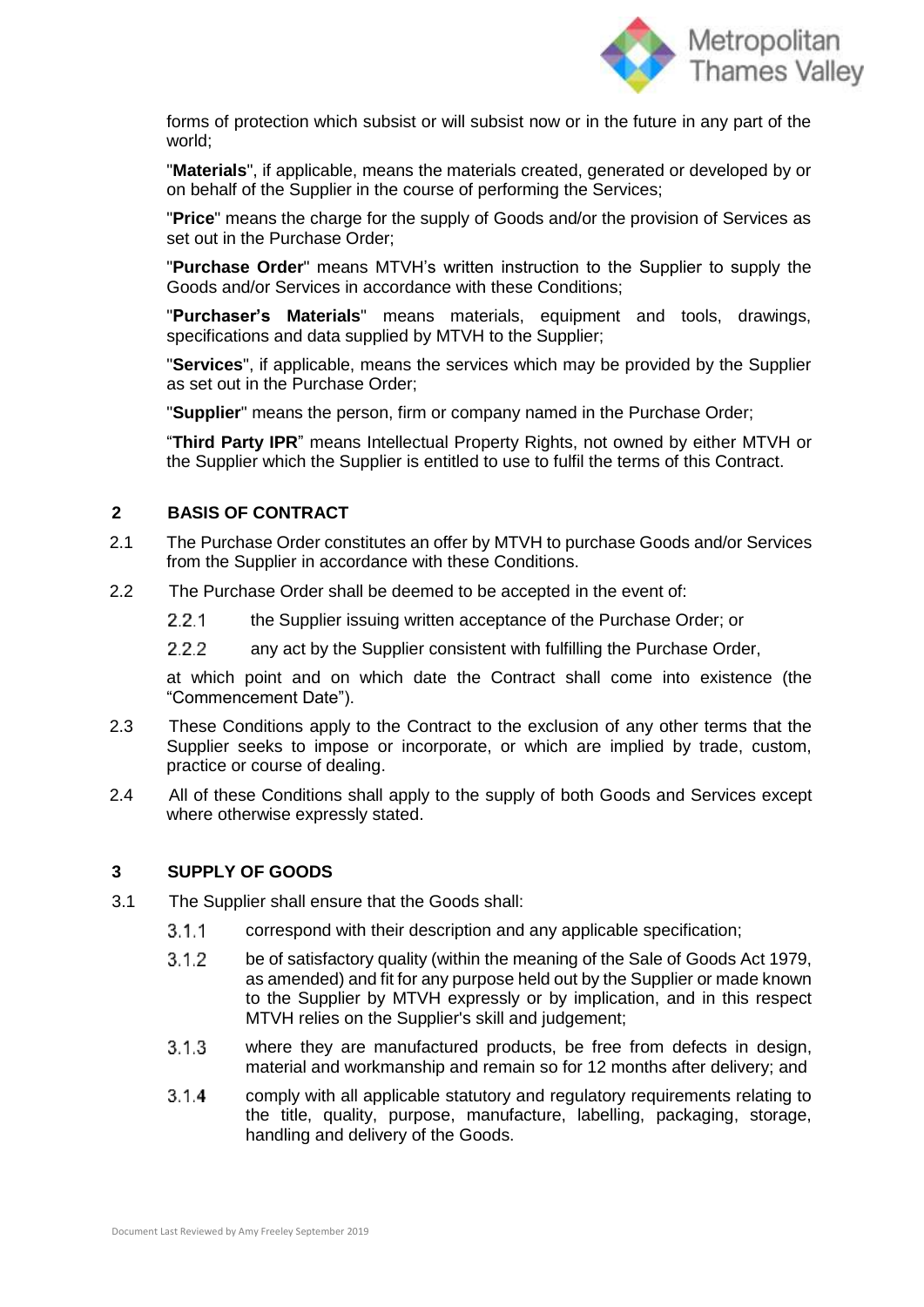

- 3.2 The Supplier shall ensure that at all times it has and maintains all the licences, permissions, authorisations, consents and permits that it needs to carry out its obligations under the Contract.
- 3.3 MTVH shall have the right to inspect and test the Goods upon or within a reasonable period of time following Delivery.
- 3.4 If following such inspection or testing MTVH considers that the Goods do not conform or are unlikely to comply with any of the Supplier's undertakings at Condition 2.1, MTVH shall inform the Supplier and the Supplier shall immediately take such remedial action as is necessary to ensure compliance.
- 3.5 Notwithstanding any such inspection or testing, the Supplier shall remain fully responsible for the Goods and any such inspection or testing shall not reduce or otherwise affect the Supplier's obligations under the Contract.

### **4 DELIVERY OF GOODS**

- 4.1 The Supplier shall deliver the Goods at the Supplier's cost in accordance with the instructions set out on the Purchase Order or as otherwise reasonably instructed by MTVH before delivery.
- 4.2 The Supplier shall ensure that:
	- 4.2.1 the Goods are properly packed and secured in such manner as to enable them to reach their destination in good condition; and
	- $4.2.2$ each Delivery is accompanied by a delivery note which shows the date of the Purchase Order, the Purchase Order number, the type and quantity of the Goods (including the code number of the Goods (where applicable)), special storage instructions (if any) and, if the Goods are being delivered by instalments, the outstanding balance of Goods remaining to be delivered.
- 4.3 Delivery of the Goods shall occur on the completion of unloading and stacking (if applicable) of the Goods at the delivery location.
- 4.4 The Supplier is responsible for the provision of all equipment/resource required for the processing (if necessary), loading, and delivery and off-loading of the Goods.
- 4.5 The Supplier shall provide to MTVH prior to delivery of the Goods, full information in respect of any substances to be supplied which are subject to the Control of Substances Hazardous to Health Regulations 2002.
- 4.6 Unless stated on the Purchase Order the Supplier shall not deliver the Goods in instalments without MTVH's prior written consent. Where it is agreed that the Goods are delivered by instalments, separate invoices must be rendered for each part Delivery against the Purchase Order.
- 4.7 If the Supplier delivers more or less than the quantity of Goods ordered, and MTVH accepts the Delivery, a pro rata adjustment shall be made to the invoice for the Goods.
- 4.8 If there is any delay or likely delay in delivering the Goods the Supplier shall give written notice and details of the delay to MTVH and will provide details of any alternative delivery dates. MTVH may grant in writing a reasonable extension of the Delivery time such Delivery time is to be stated in the Purchase Order.
- 4.9 The Goods shall be at the risk of the Supplier until they are delivered in accordance with the Contract when without prejudice to any right of rejection, which MTVH may have, title to and risk in the Goods shall pass to MTVH, provided, however, that if MTVH pays for the Goods prior to the Delivery (but not risk in), the Goods shall pass to MTVH when payment is made. In the event of title to the Goods passing to MTVH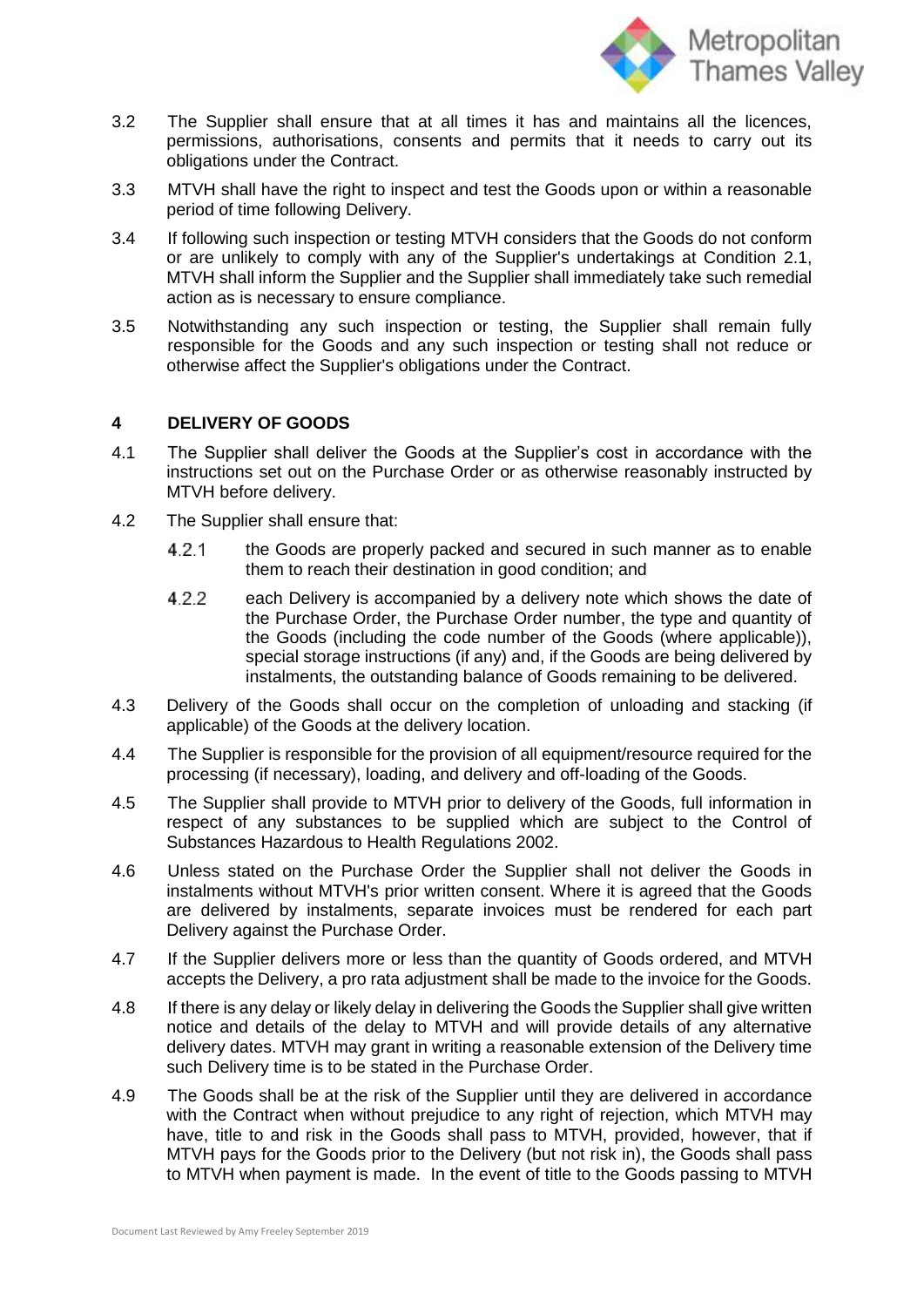

before Delivery of the Goods to MTVH, then if the Goods or any part of the Goods are lost or damaged in transit to MTVH, the Supplier shall promptly replace the damaged or lost Goods free of charge to MTVH and shall, if so required by MTVH, remove any damaged Goods promptly.

4.10 If MTVH notifies the Supplier that the Goods are being rejected in accordance with these Conditions, the risk in and title to the Goods shall immediately revert back to the Supplier.

### **5 SUPPLY OF SERVICES**

- 5.1 In providing the Services, the Supplier shall:
	- $5.1.1$ co-operate with MTVH in all matters relating to the Services, and comply with all reasonable instructions of MTVH;
	- $5.1.2$ perform the Services with all the care, skill and diligence to be expected of a professionally qualified and competent person practising in the Supplier's industry, profession or trade;
	- 5.1.3 ensure that the Services and Deliverables will conform with all specifications stated on the Purchase Order or otherwise, and that the Deliverables shall be fit for any purpose expressly or impliedly made known to the Supplier by MTVH;
	- $5.1.4$ provide all equipment, tools and vehicles and such other items as are required to provide the Services;
	- $5.1.5$ use the best quality goods, materials, standards and techniques, and ensure that the Deliverables, and all goods and materials supplied and used in the Services or transferred to MTVH, will be free from defects in workmanship, installation and design;
	- 5.1.6 obtain and at all times maintain all necessary licences and consents, and comply with all applicable laws and regulations;
	- $5.1.7$ observe any security requirements that apply at MTVH's premises;
	- $5.1.8$ hold all Purchaser's Materials in safe custody at its own risk, maintain the Purchaser's Materials in good condition until returned to MTVH, and not dispose or use the Purchaser's Materials other than in accordance with MTVH's written instructions or authorisation; and
	- not do or omit to do anything which may cause MTVH to lose any licence, 5.1.9 authority, consent or permission upon which it relies for the purposes of conducting its business, and the Supplier acknowledges that MTVH may rely or act on the Services.
- 5.2 In carrying out the Services the Supplier shall consider employing MTVH's tenants or residents to fulfil any of the Supplier's obligations in providing the Services. In order to facilitate compliance with this clause MTVH will advertise to its tenants and residents any jobs, training, apprenticeships or other such vacancies that the Supplier, its agents or sub Suppliers wish to advertise in relation to the Services.
- 5.3 If there is any delay or likely delay in providing the Services the Supplier shall give written notice and details of the delay to MTVH and will provide details of any alternative dates on which the Services will be provided. MTVH may grant, in writing, a reasonable extension of the time stated in the Purchase Order that the Services will be provided.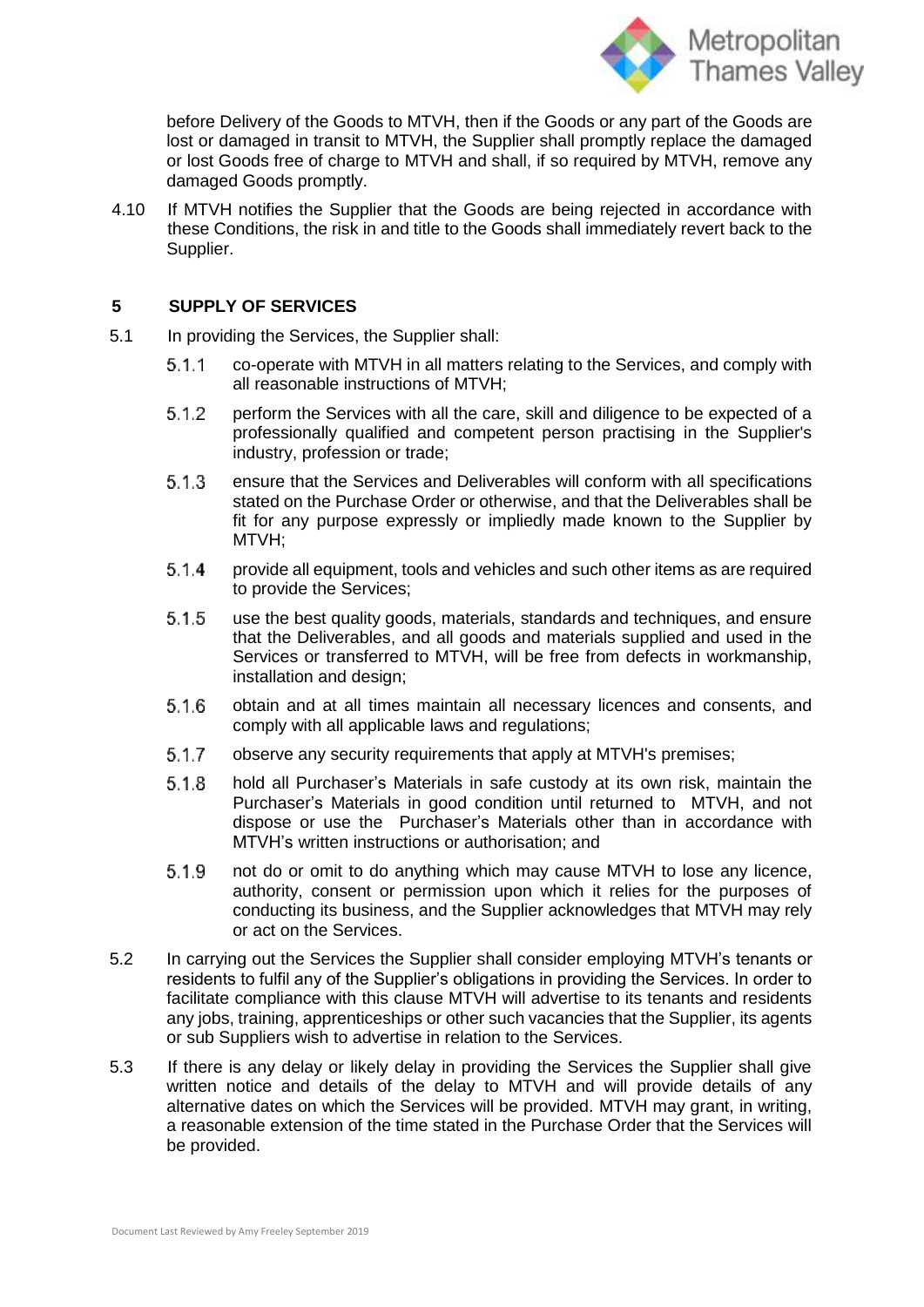

# **6 MTVH'S OBLIGATIONS**

- 6.1 MTVH shall:
	- $6.1.1$ provide the Supplier with reasonable access at reasonable times to MTVH's premises for the purpose of Delivery of the Goods and/or the provision of the Services; and
	- $6.1.2$ provide such information as the Supplier may reasonably request for the provision of the Services and MTVH considers reasonably necessary for the purpose of providing the Services.

#### **7 CHARGES AND PAYMENT**

- 7.1 MTVH will not make any payment to the Supplier unless the Supplier is in receipt of a Purchase Order.
- 7.2 The Price for the Goods shall be the Price set out in the Purchase Order and, in relation to the supply of Goods, shall be inclusive of the costs of packaging, insurance and carriage of the Goods.
- 7.3 The charges for the Services shall be set out in the Purchase Order and shall include every cost and expense of the Supplier directly or indirectly incurred in connection with the performance of the Services.
- 7.4 In respect of Goods, the Supplier shall invoice MTVH on or at any time after completion of delivery.
- 7.5 MTVH shall be under no obligation to make any payment to the Supplier in relation to the supply of Goods if information has not been supplied in accordance with clause 4.5.
- 7.6 In consideration of the supply of Goods and/or the provision of the Services by the Supplier, after the date of Delivery of the Goods and/or provision of the Services, MTVH shall pay the invoiced amounts via BACS transfer within 30 days of receiving a correctly rendered invoice
- 7.7 Payment by MTVH shall be without prejudice to any claims or rights which MTVH may have against the Supplier and shall not constitute an admission by MTVH as to the performance by the Supplier of its obligations under the Contract.
- 7.8 7.9 All amounts payable by MTVH under the Contract are exclusive of value added tax chargeable from time to time (VAT). Where any taxable supply for VAT purposes is made under the Contract by the Supplier to MTVH, MTVH shall, on receipt of a valid VAT invoice from the Supplier, pay to the Supplier such additional amounts in respect of VAT as are chargeable on the supply of the Goods and/or the provision of the Services at the same time as payment is due for the supply of the Goods and/or Services. The VAT invoice must quote the Purchase Order number, the VAT rate, the amount of VAT charged and the Supplier's VAT registration number.
	- The Supplier shall maintain complete and accurate records of the time that Goods are supplied and the time spent and materials used by the Supplier in providing the Services, and the Supplier shall provide MTVH with this information within 3 Business Days of MTVH's request for the same.
- 7.10

The Supplier will be required, after the final settlement of the Contract, to retain all relevant time sheets, wages books, vouchers, comparative quotations and invoices, in connection with the Contract for a period of twelve months following payment of the final account or until inspected and approved by MTVH and/or its auditors.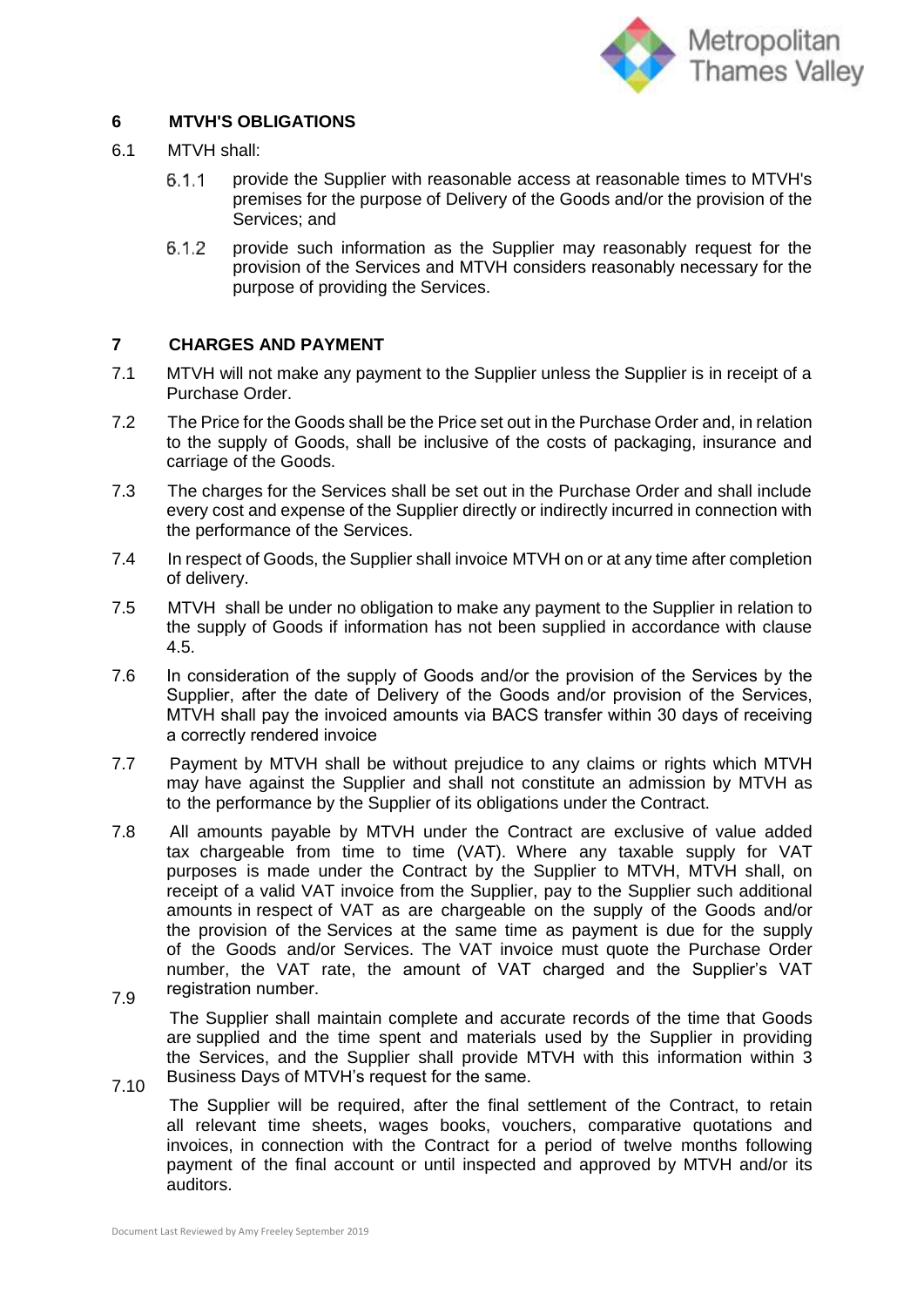

7.11 The Supplier shall not be entitled to assert any credit, set-off or counterclaim against MTVH in order to justify withholding payment of any such amount in whole or in part. MTVH may, without limiting its other rights or remedies, set off any amount owing to it by the Supplier against any amount payable by MTVH to the Supplier.

# **8 TAX LIABILITIES AND STATUS**

- 8.1 The Supplier warrants that the Supplier is an independent supplier for all the purposes of this Contract and that it is responsible for all income tax, national insurance, social security or other payments and liabilities in connection with the Price paid to it under this Contract.
- 8.2 If the Supplier is supplying Services and is an individual:
	- in the event that the Supplier is unable or unwilling to perform the Services  $8.2.1$ personally the Supplier may arrange at the Supplier's own expense for a substitute to perform the Services on the Supplier's behalf, subject to MTVH's prior written Contract to such arrangement and the Supplier warranting that the substitute is suitable to perform the Services;
	- 8.2.2 the parties agree that the Supplier is self-employed, not an employee of MTVH, and that nothing in this Contract is intended by the parties to render the Supplier an employee, worker or agent of MTVH and the Supplier will not hold himself/herself out and will procure that neither any substitute nor the Supplier's employees, agents and sub-Suppliers will hold themselves out as such; and
	- 8.2.3 the Supplier agrees that he/she is not entitled to benefit from or participate in any policies, schemes or other arrangements which exist for the benefit of employees of MTVH.
- 8.3 The Supplier undertakes to indemnify MTVH against any liability to income tax, costs, penalties, interest or other payments being the subject of formal demands on MTVH by relevant national authorities in respect of the Supplier's performance of the Services.

## **9 INTELLECTUAL PROPERTY RIGHTS**

- 9.1 The Foreground IP created, generated or developed by or on behalf of the Supplier in the Materials in the provision of the Services shall be owned by MTVH and, accordingly, the Supplier hereby assigns MTVH absolutely and with full title guarantee (by way of present and future assignment) any and all such Intellectual Property Rights subsisting within the Foreground IP.
- 9.2 Each party shall use all reasonable endeavours to grant the other party a non-exclusive royalty free worldwide licence to use its Background IP for the purpose of creating the Materials.
- 9.3 The Supplier warrants that all Foreground IP and Background IP provided by it to MTVH is owned by the Supplier, or in the case of any Third Party IP is licensed to the Supplier for MTVH to use in the Materials, and that the Materials (and MTVH's use of the Materials) do not infringe the Intellectual Property Rights of any third party.
- 9.4 The Supplier agrees that on request by MTVH at MTVH's reasonable expense it shall execute and sign such documents and to do such things as may be required by MTVH to give effect to the assignment of rights under Clause 9.1 and ensure that the rights assigned to MTVH under this Clause 9 can be exercised, sub-licensed or otherwise used freely by MTVH in accordance with the terms of this Contract.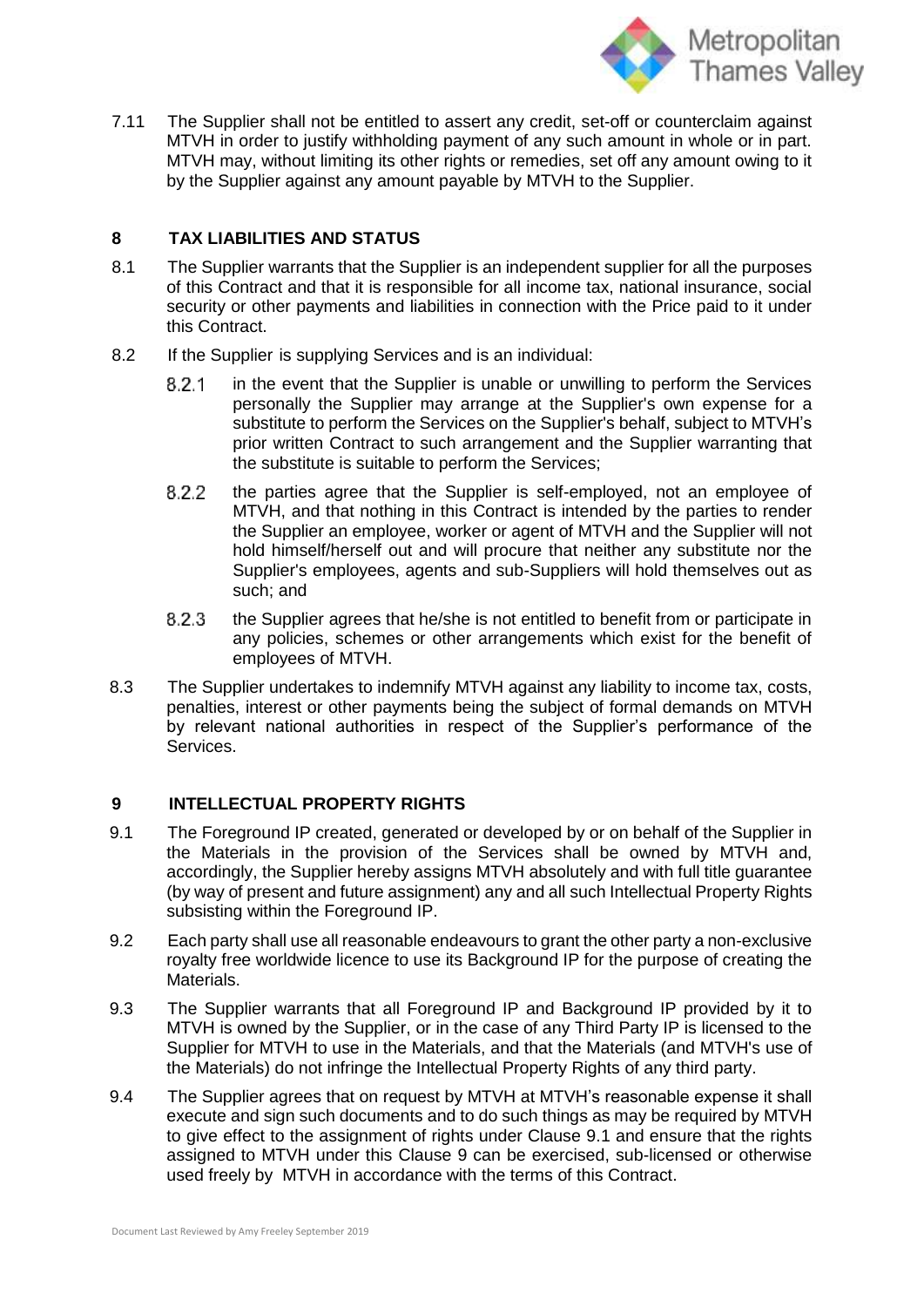

- 9.5 The Supplier warrants that:
	- $9.5.1$ it has not, and shall not, grant or assign any rights of any nature in part or all of any Materials to any third party whatsoever in any part of the world; and
	- 9.5.2 all Materials will be original to the Supplier and MTVH or shall be the sole and unencumbered owner of all intellectual property in the Materials and that nothing in the Materials (or any exploitation of the same by MTVH) will infringe any right whatsoever of any third party.
- 9.6 The Supplier irrevocably and unconditionally waives its right to paternity, its right to object to derogatory treatment and all other moral rights or any rights of a similar nature as it may have or acquired in the Materials in perpetuity, and warrants and undertakes to procure that all persons engaged in the creation or production or other use of the Materials have waived any and all moral rights on the same terms.

#### **10 INDEMNITY**

- 10.1 The Supplier shall keep MTVH indemnified in full against all costs, expenses, damages and losses (direct or indirect), including any interest, fines, legal and other professional fees and expenses awarded against or incurred or paid by MTVH as a result of or in connection with:
	- 10.1.1 any claim made against MTVH by a third party for death, personal injury or damage to property arising out of, or in connection with, defects in Goods, to the extent that the defect in the Goods is attributable to the acts or omissions of the Supplier, its employees, agents or subSuppliers;
	- any claim made against MTVH by a third party arising out of, or in connection  $10.1.2$ with, the supply of the Goods or the provision of the Services, to the extent that such claim arises out of the breach, negligent performance or failure or delay in performance of the Contract by the Supplier, its employees, agents or subSuppliers; and
	- $10.1.3$ any claim made against MTVH for actual or alleged infringement of a third party's intellectual property rights arising out of, or in connection with, the manufacture, supply or use of the Goods, or receipt, use or supply of the Services.
- 10.2 The Supplier undertakes to maintain at its own cost an insurance policy with a reputable insurance company up to an amount sufficient to meet its liabilities in full under this Contract. The Supplier shall provide evidence of all such insurance cover to MTVH upon request.
- 10.3 This clause 10 shall survive termination of the Contract.

#### **11 CONFIDENTIALITY**

11.1 A party (the "Receiving Party") shall keep in confidence all technical or commercial know-how, specifications, inventions, processes or initiatives which are of a confidential nature and have been disclosed to the Receiving Party by the other party (the "Disclosing Party"), its employees, agents or sub Suppliers, and any other confidential information concerning the Disclosing Party's business, products or services which the Receiving Party may obtain. The Receiving Party shall restrict disclosure of such information to such of its employees, agents or sub Suppliers as need to know it for the purpose of discharging the Receiving Party's obligations under the Contract, and shall ensure that such employees, agents or sub Suppliers are subject to obligations of confidentiality corresponding to those which bind the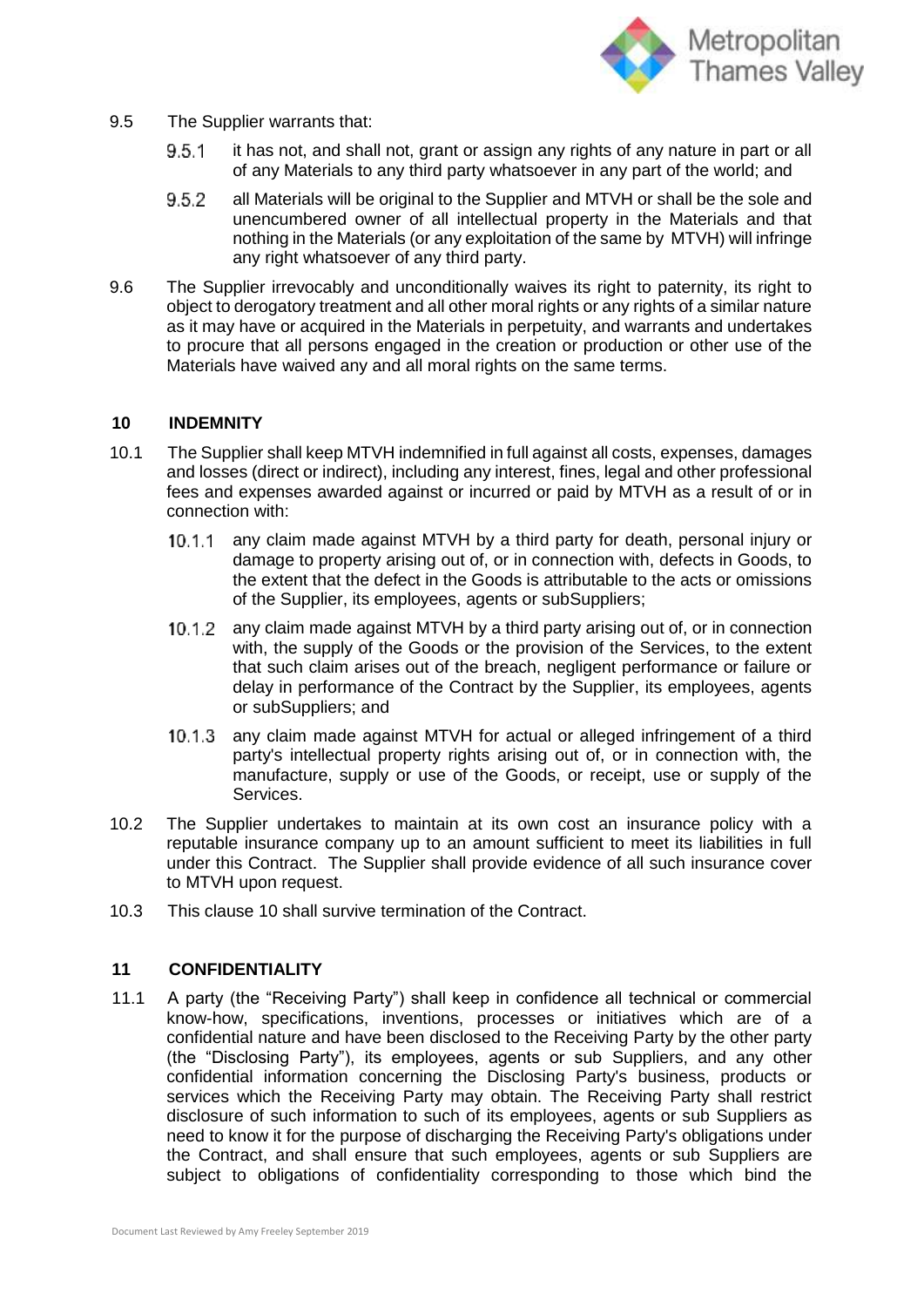

Receiving Party. The Receiving Party may also disclose such of the disclosing party's confidential information as is required to be disclosed by law, any governmental or regulatory authority or by a court of competent jurisdiction.

11.2 This clause 11 shall survive termination of the Contract.

# **12 DATA PROTECTION**

12.1 The provision of schedule 1 shall apply.

### **13 TERMINATION AND REMEDIES**

- 13.1 Without limiting its other rights or remedies, MTVH may terminate the Contract with immediate effect by giving written notice to the Supplier if:
	- the Supplier commits a material or persistent breach of the Contract and (if  $13.1.1$ such a breach is remediable) fails to remedy that breach within 15 days of receipt of notice in writing of the breach;
	- the Supplier suspends, or threatens to suspend, payment of its debts or is  $13.1.2$ unable to pay its debts as they fall due or admits inability to pay its debts or (being a company) is deemed unable to pay its debts;
	- the Supplier commences negotiations with all or any class of its creditors with  $13.1.3$ a view to rescheduling any of its debts, or makes a proposal for or enters into any compromise or arrangement with its creditors;
	- 13.1.4 a petition is filed, a notice is given, a resolution is passed, or an order is made, for or in connection with the winding up of the Supplier (being a company);
	- 13.1.5 the Supplier (being an individual) is the subject of a bankruptcy petition order;
	- $13.16$ a creditor or encumbrance of the Supplier attaches or takes possession of, or a distress, execution, sequestration or other such process is levied or enforced on or sued against, the whole or any part of its assets;
	- an application is made to court, or an order is made, for the appointment of  $13.1.7$ an administrator or if a notice of intention to appoint an administrator is given or if an administrator is appointed over the Supplier (being a company);
	- $13.1.8$ a floating charge holder over the assets of the Supplier (being a company) has become entitled to appoint or has appointed an administrative receiver;
	- $13.1.9$ a person becomes entitled to appoint a receiver over the assets of the Supplier or a receiver is appointed over the assets of the Supplier;
	- 13.1.10 any event occurs, or proceeding is taken, with respect to the Supplier in any jurisdiction to which it is subject that has an effect equivalent or similar to any of the events mentioned in clause 13.1 (inclusive);
	- 13.1.11 the Supplier suspends or threatens to suspend, or ceases or threatens to cease to carry on, all or a substantial part of its business; or
	- 13.1.12 the Supplier (being an individual) dies or, by reason of illness or incapacity (whether mental or physical), is incapable of managing his own affairs or becomes a patient under any mental health legislation.
- 13.2 Without limiting its other rights or remedies, MTVH may terminate the Contract:
	- in respect of the supply of Services, by giving the Supplier one months' written  $13.2.1$ notice; and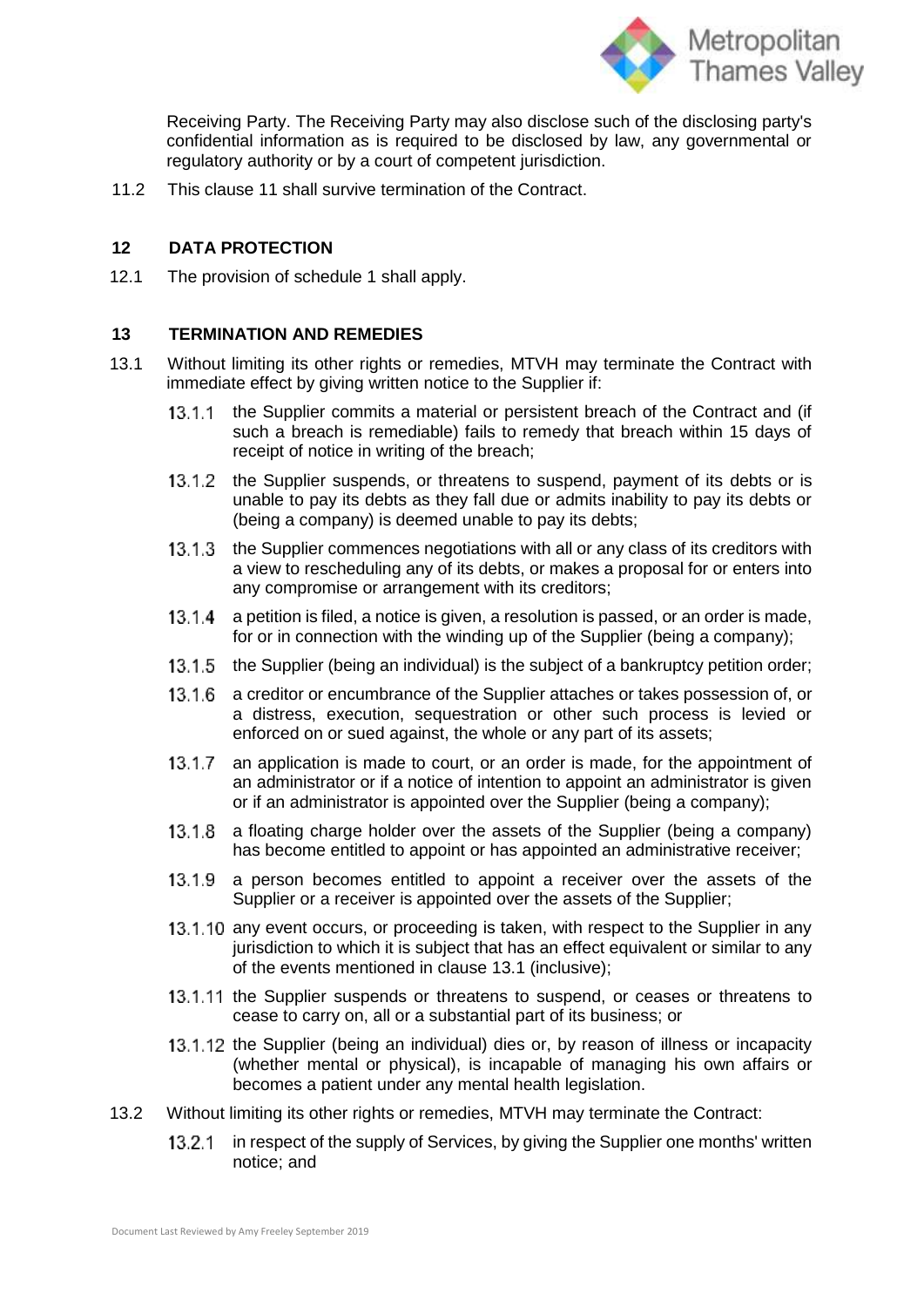

- in respect of the supply of Goods, with immediate effect by giving written 13.2.2 notice to the Supplier, in which case MTVH shall pay the Supplier fair and reasonable compensation for any work in progress on any other Goods at the date of termination but such compensation shall not include loss of anticipated profits or any consequential loss.
- 13.3 In any of the circumstances in these Conditions in which MTVH may terminate the Contract, where both Goods and Services are supplied, MTVH may instead terminate part of the Contract in respect of the Goods, or in respect of the Services, and the Contract shall continue in respect of the remaining supply.
- 13.4 If the Supplier fails to deliver the Goods and/or perform the Services by the applicable date, MTVH shall, without limiting its other rights or remedies, have one or more of the following rights:
	- $13.4.1$ to terminate the Contract with immediate effect by giving written notice to the Supplier;
	- 13.4.2 to refuse to accept any subsequent performance of the Services and/or delivery of the Goods which the Supplier attempts to make;
	- $13.4.3$ to recover from the Supplier any costs incurred by MTVH in obtaining substitute goods and/or services from a third party;
	- where MTVH has paid in advance for Services and/or Goods that have not  $13.4.4$ been provided by the Supplier, to have such sums refunded by the Supplier; and
	- to claim damages for any additional costs, loss or expenses incurred by MTVH  $13.4.5$ which are in any way attributable to the Supplier's failure to meet such dates.
- 13.5 If the Supplier has delivered Goods and/or performed Services that do not comply with the requirements set out in clauses 4 and/or 5, then, without limiting its other rights or remedies, MTVH shall have one or more of the following rights:
	- to reject the Goods (in whole or in part) whether or not title has passed and to  $13.5.1$ return them to the Supplier at the Supplier's own risk and expense;
	- $13.5.2$ to terminate the Contract with immediate effect by giving written notice to the Supplier;
	- $13.5.3$ to require the Supplier to repair or replace the rejected Goods and/or to perform the Services again, or to provide a full refund of the Price of the rejected Goods or Services (if paid);
	- to refuse to accept any subsequent delivery of Goods which the Supplier  $13.5.4$ attempts to make;
	- to recover from the Supplier any expenditure incurred by MTVH in obtaining  $13.5.5$ substitute Goods and/or Services from a third party;
	- $13.5.6$ to claim damages for any additional costs, loss or expenses incurred by MTVH arising from the Supplier's failure to supply Goods and/or the provision of the Services in accordance with clauses 4 and 5.
- 13.6 These Conditions shall extend to any substituted or remedial services and/or repaired or replacement goods supplied by the Supplier.

## **14 CONSEQUENCES OF TERMINATION**

14.1 On termination of the Contract or any part of it for any reason: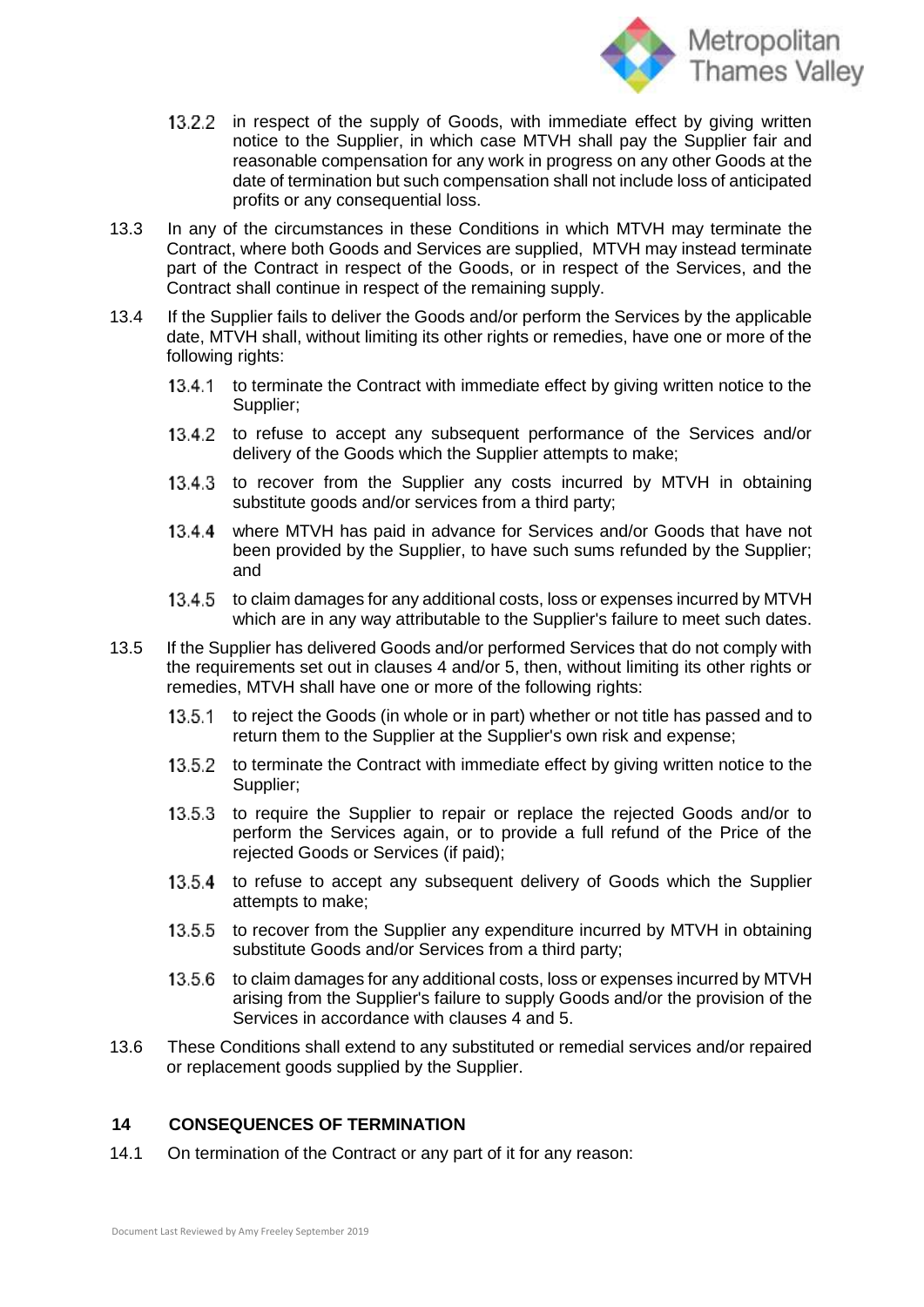

- 14.1.1 where the Services are terminated, the Supplier shall immediately deliver to MTVH all Deliverables, whether or not then complete, and return all MTVH Materials. If the Supplier fails to do so, then MTVH may, without limiting its other rights or remedies, enter the Supplier's premises and take possession of them. Until they have been returned or delivered, the Supplier shall be solely responsible for their safe keeping and will not use them for any purpose not connected with this Contract; and
- $14.1.2$ the accrued rights and remedies of the parties as at termination shall not be affected, including the right to claim damages in respect of any breach of the Contract which existed at or before the date of termination.

### **15 FORCE MAJEURE**

15.1 Neither party shall have any liability under or be deemed to be in breach of the Contract for any delays or failures in performance of the Contract which result from circumstances beyond the reasonable control of the Party affected. If such circumstances continue for a continuous period of more than two months, either Party may terminate the Contract by written notice to the other Party.

### **16 GENERAL**

### 16.1 **Assignment and subcontracting:**

- $16.1.1$ The Supplier shall not assign, transfer, charge, subcontract or deal in any other manner with all or any of its rights or obligations under the Contract.
- MTVH may at any time assign, transfer, charge, subcontract, or deal in any  $16.1.2$ other manner with all or any of its rights under the Contract.

#### 16.2 **Notices:**

- 16.2.1 Any notice required to be given to a party in connection with this Contract shall be in writing and shall be delivered to the other party personally, or sent by recorded or prepaid first-class post, or by courier, to its registered office or its address as stated on the Purchase Order, or sent by email to the other party's main email address.
- 16.2.2 Any notice shall be received if delivered personally, when left at the address referred to above or, if sent by recorded or prepaid first-class post, at 9.00 am on the second Business Day after posting, or if delivered by courier, at the time and date that the courier's delivery receipt is signed, or if sent by email, on the next Business Day after transmission.
- $16.2.3$ This clause 16.2 shall not apply to the service of any proceedings or other documents in any legal action.
- 16.3 **No partnership:** Nothing in the Contract is intended to, or shall be deemed to, constitute a partnership or joint venture of any kind between any of the parties, nor constitute any party the agent of another party for any purpose. No party shall have authority to act as agent for, or to bind, the other party in any way.
- 16.4 **Third parties:** A person who is not a party to the Contract shall not have any rights.
- 16.5 **Oracle i-Supplier:** The Supplier is to support MTVH in the use of Oracle i-Supplier catalogues.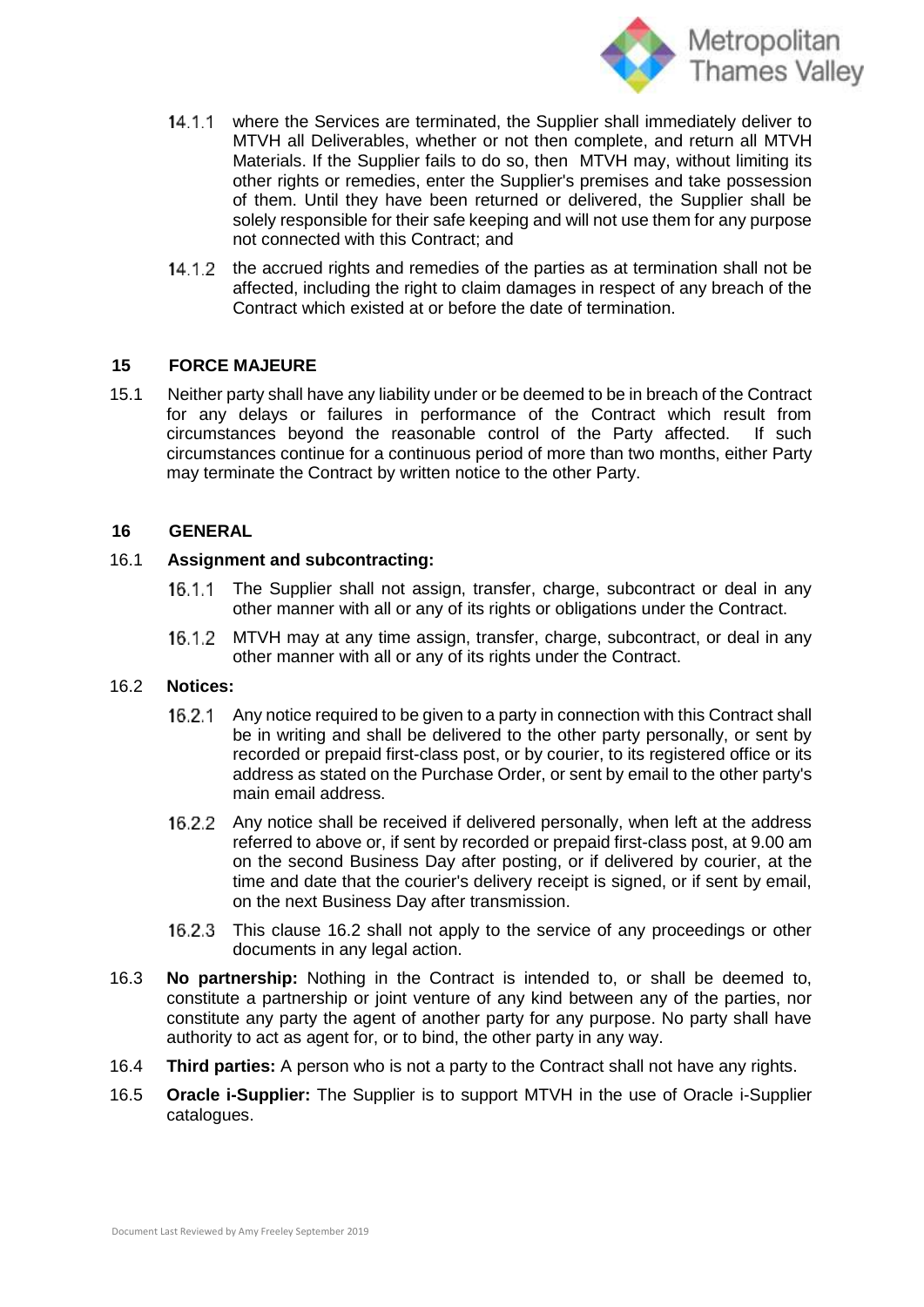

# **17 PREVENTION OF CORRUPTION**

### **Anti-Bribery Policy:**

- 17.1 MTVH values its reputation and is committed to maintaining the highest possible ethical standards in all its business activities. It recognises that the risks from bribery are a growing concern of corporate and public bodies as evidenced by the enactment of the Bribery Act 2010.
- 17.2 MTVH maintains high ethical standards and therefore any form of bribery is prohibited.
- 17.3 MTVH prohibits the offering, the giving, the solicitation or the acceptance of any bribe, whether cash or other inducement:
	- 17.3.1 to or from any person or company, whether a public official or public body, or a private person or company, wherever situated; or
	- 17.3.2 by any individual employee, agent or other person or company acting on MTVH's behalf; or
	- 17.3.3 in order to gain any commercial, contractual or regulatory advantage for MTVH in a way which is unethical; or
	- in order to gain any personal advantage, pecuniary or otherwise, for the  $17.3.4$ individual or anyone connected with the individual.
- 17.4 For the avoidance of doubt, MTVH prohibits the making of any payments to public officials for securing or accelerating routine processes and procedures ("Facilitation Payments").
- 17.5 To further clarify, this policy prohibits the making, giving or receiving of any inducement which results in a personal gain or advantage to the recipient or any person or body associated with the recipient, and which is intended to influence the recipient to take action which may not be solely in the best interests of the company.
- 17.6 The Supplier shall not offer or give, or agree to give, to any employee, agent, servant or representative of MTVH any gift or consideration of any kind as an inducement or reward for doing, refraining from doing, or for having done or refrained from doing, any act in relation to the obtaining or execution of this Contract or any other Contract with MTVH, or for showing or refraining from showing favour or disfavour to any person in relation to this Contract or any such Contract. The attention of the Supplier is drawn to the criminal offences under the Prevention of Corruption Acts 1889 to 1916.
- 17.7 The Supplier shall not enter into this Contract if in connection with it commission has been paid or is agreed to be paid to any employee or representative of MTVH by the Supplier or on the Supplier's behalf, unless before this Contract is made, particulars of any such commission and of the terms and conditions of any Contract for the payment thereof have been disclosed in writing to MTVH.
- 17.8 Where the Supplier or Supplier's employees, servants, sub-Suppliers or agents or anyone acting on the Supplier's behalf, commit such an offence in relation to this or any other contract with MTVH, MTVH has the right to:
	- 17.8.1 terminate the Contract and recover from the Supplier the amount of any loss suffered by MTVH resulting from the termination;
	- 17.8.2 recover from the Supplier the amount or value of any such gift, consideration or commission; and
	- $17.8.3$ recover in full from the Supplier any other loss sustained by MTVH in consequence of any breach of this condition, whether or not the Contract has been terminated.
- 17.9 In exercising its rights or remedies under this condition, MTVH shall: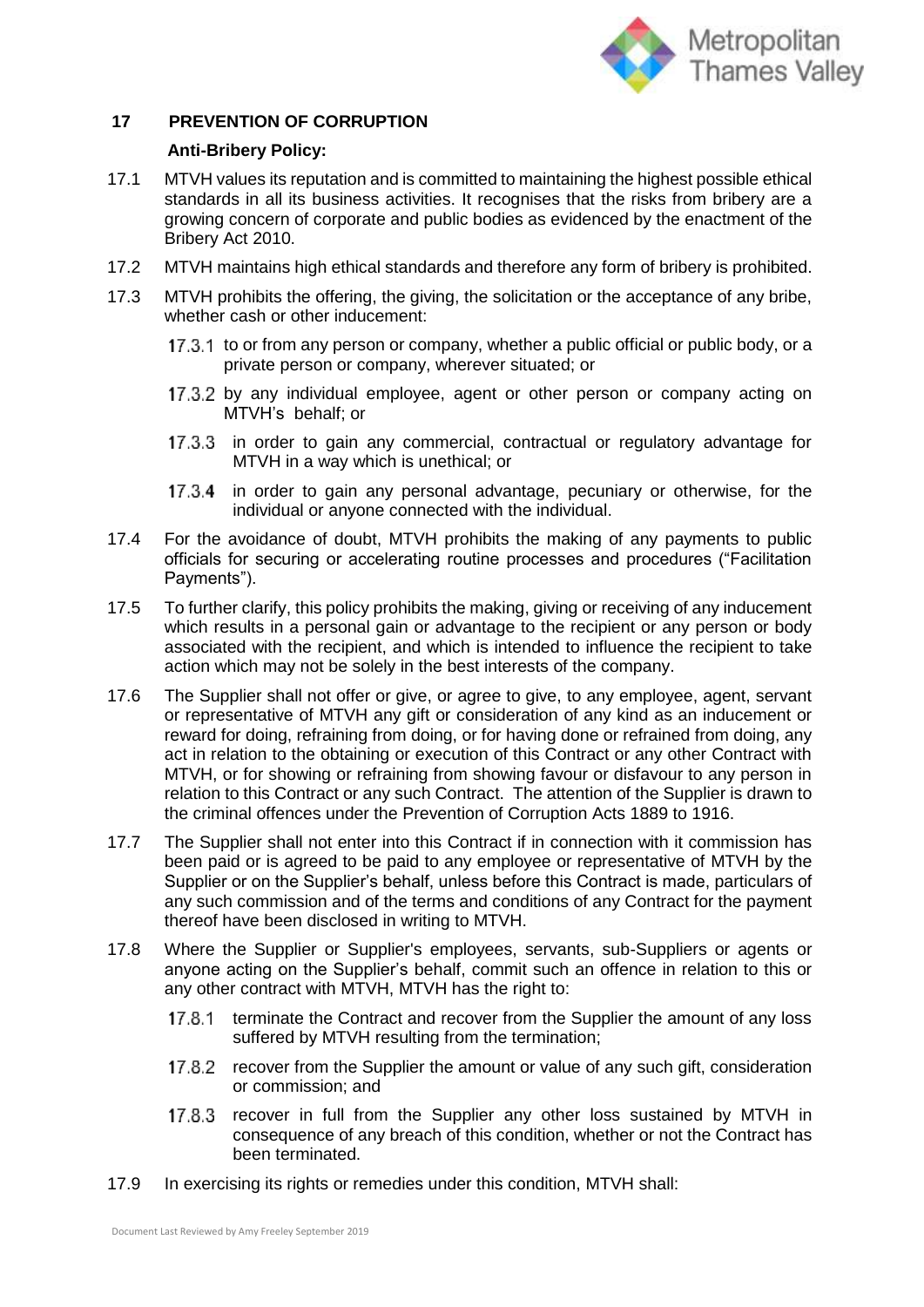

- 17.9.1 act in a reasonable and proportionate manner having regard to such matters as the gravity of and the identity of the person performing the prohibited act;
- 17.9.2 give all due consideration, where appropriate, to action other than termination of the Contract.

#### **18 EQUALITY & DIVERSITY**

- 18.1 MTVH expects its Suppliers to provide Services of a consistently high standard to all its customers, regardless of their race, ethnic or national origin, religion, gender, sexual orientation, disability, or age.
- 18.2 The procurement function of MTVH provides an excellent opportunity to not only deliver high-quality services, but to also exert a positive influence in helping to develop inclusive, sustainable communities.
- 18.3 MTVH will ensure that the Suppliers it employs recognise the importance of equality and diversity as one of its corporate objectives. MTVH will require them to ensure that those delivering Services on its behalf or undertaking work for MTVH operate in accordance with MTVH's vision and values.
- 18.4 Material breach of contractual obligations in respect of Equality and Diversity will be treated with utmost seriousness, and failure to remedy such breaches may be grounds for termination.
- 18.5 It is important that the needs of service users are fully analysed and considered during any procurement process. Where relevant, the needs of socially excluded and minority groups (gender, ethnicity, disability, religion, age, sexual orientation) must be fully documented and taken into account.

## **19 COMMUNITY AND CUSTOMER ENGAGEMENT**

- 19.1 We are committed to listening and talking to our communities and customers about their needs. The views of customer and community representatives should be sought as appropriate during procurements. It is also important that MTVH develops effective partnerships with community organisations and other significant public bodies who may be able to contribute to its equality and diversity agenda.
- 19.2 Where equality and diversity monitoring is deemed relevant to the Contract (e.g. in respect of Supplier workforce profile, customer access, satisfaction and complaints, etc.) then monitoring and reporting requirements will be defined in the Contract, and enforced through contract management arrangements. MTVH considers that best practice in monitoring requires a 'seven strands' approach (i.e. age, gender, transgender, ethnicity, disability, religion and belief, and sexual orientation) where practicable.

#### **20 ENVIRONMENTAL SUSTAINABILITY**

20.1 MTVH expects that Suppliers of Goods and Services will support its sustainability objectives and work to similarly high aspirations for environmental sustainability, while recognising the need to maintain a balance between the social and economic needs of its partnerships.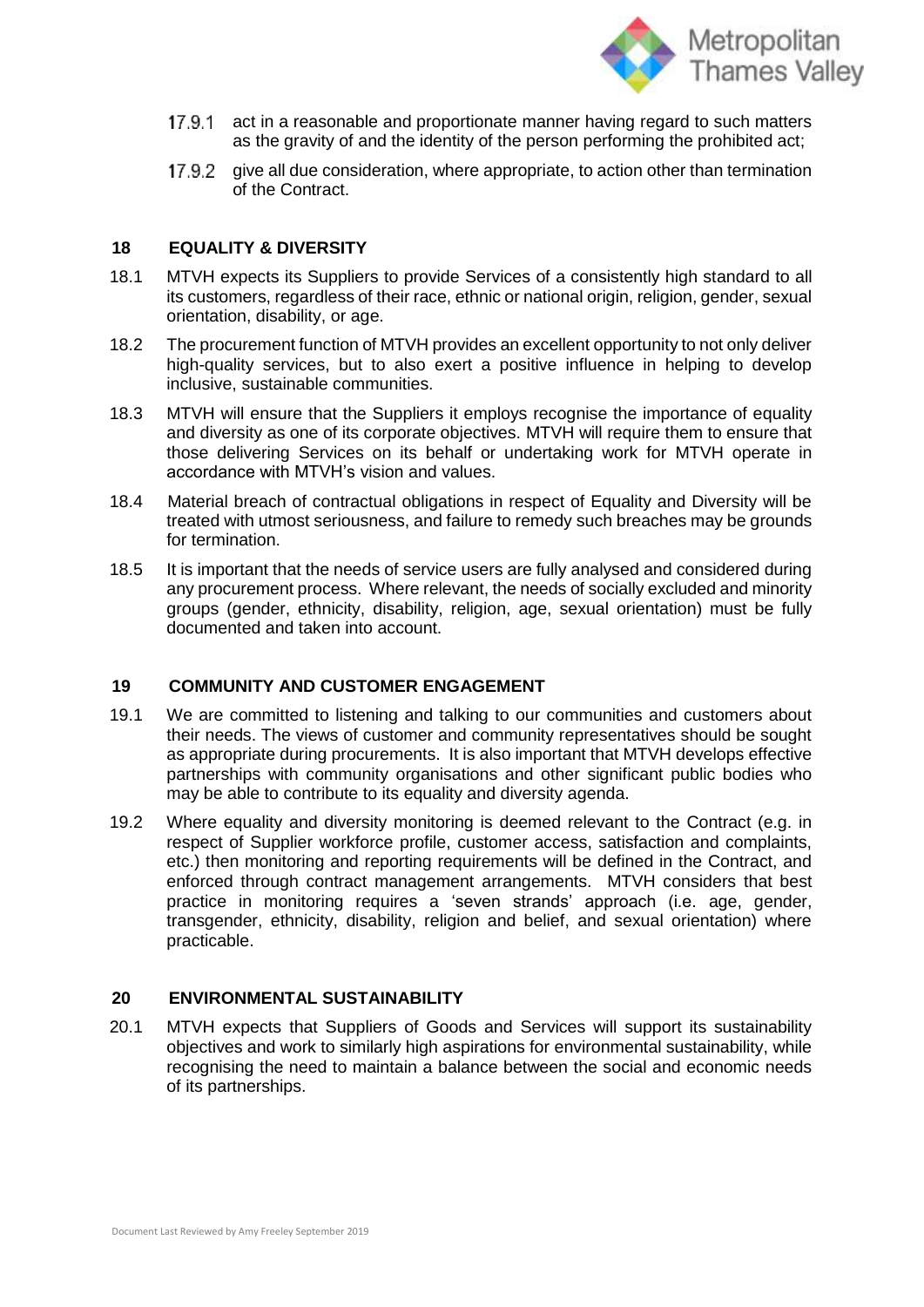

# **21 GOVERNING LAW AND JURISDICTION**

21.1 Unless the Purchase Order specifies otherwise, this Contract shall be governed by and construed in accordance with the law of England and Wales and shall be subject to the exclusive jurisdiction of the courts of England and Wales under or in connection with it.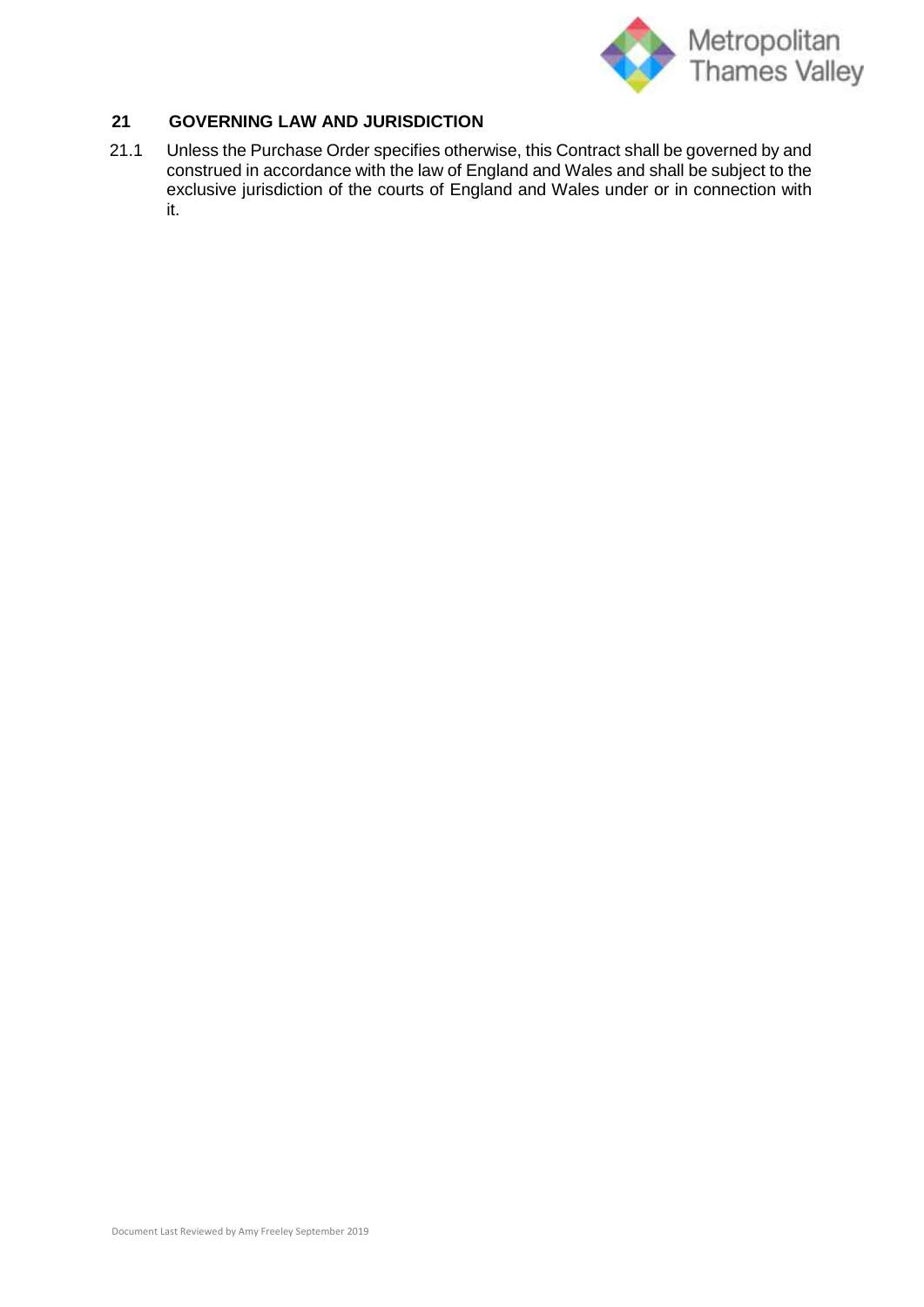

## **SCHEDULE 1 DATA PROTECTION**

# **1 DEFINITIONS**

<span id="page-13-0"></span>1.1 In this Schedule the following phrases have the following meanings:

| <b>Word or Phrase</b>                                                                                                     | <b>Meaning</b>                                                                                                                                                                                                                                                                                                                                                                                                                             |
|---------------------------------------------------------------------------------------------------------------------------|--------------------------------------------------------------------------------------------------------------------------------------------------------------------------------------------------------------------------------------------------------------------------------------------------------------------------------------------------------------------------------------------------------------------------------------------|
| <b>Data Protection</b><br>Legislation:                                                                                    | the GDPR, the LED and any applicable national<br>a)<br>implementing Laws as amended from time to time;                                                                                                                                                                                                                                                                                                                                     |
|                                                                                                                           | b)<br>the DPA 2018 to the extent that it relates to processing<br>of personal data and privacy;                                                                                                                                                                                                                                                                                                                                            |
|                                                                                                                           | all applicable Law about the processing of personal<br>c)<br>data and privacy;                                                                                                                                                                                                                                                                                                                                                             |
| <b>Data Protection</b><br>Impact Assessment:                                                                              | an assessment by the Controller of the impact of the<br>envisaged processing on the protection of Personal Data;                                                                                                                                                                                                                                                                                                                           |
| Controller, Processor,<br>Data Subjects,<br>Personal Data,<br>Personal Data Breach,<br><b>Data Protection</b><br>Officer: | take the meaning given in the GDPR;                                                                                                                                                                                                                                                                                                                                                                                                        |
| Data Loss Event:                                                                                                          | any event that results, or may result, in unauthorised access<br>to Personal Data held by the Processor under this Contract,<br>and/or actual or potential loss and/or destruction of Personal<br>Data in breach of this Contract, including any Personal Data<br>Breach;                                                                                                                                                                  |
| Data Subject Request:                                                                                                     | a request made by, or on behalf of, a Data Subject in<br>accordance with rights granted pursuant to the Data<br>Protection Legislation to access their Personal Data;                                                                                                                                                                                                                                                                      |
| DPA 2018:                                                                                                                 | Data Protection Act 2018;                                                                                                                                                                                                                                                                                                                                                                                                                  |
| GDPR:                                                                                                                     | the General Data Protection Regulation (Regulation (EU)<br>2016/679);                                                                                                                                                                                                                                                                                                                                                                      |
| <b>Joint Controllers:</b>                                                                                                 | where two or more Controllers jointly determine the purposes<br>and means of processing;                                                                                                                                                                                                                                                                                                                                                   |
| LED:                                                                                                                      | Law Enforcement Directive (Directive (EU) 2016/680);                                                                                                                                                                                                                                                                                                                                                                                       |
| <b>Protective Measures:</b>                                                                                               | appropriate technical and organisational measures which<br>may include: pseudonymising and encrypting Personal Data,<br>ensuring confidentiality, integrity, availability and resilience of<br>systems and services, ensuring that availability of and<br>access to Personal Data can be restored in a timely manner<br>after an incident, and regularly assessing and evaluating the<br>effectiveness of the such measures adopted by it; |
| Sub-processor:                                                                                                            | any third Party appointed to process Personal Data on behalf<br>of that Processor related to this Contract.                                                                                                                                                                                                                                                                                                                                |

# **2 DATA PROTECTION**

2.1 The Parties acknowledge that for the purposes of the Data Protection Legislation, MTVH is the Controller and the Supplier is the Processor, unless otherwise specified in Annex 1. The only processing that the Supplier is authorised to do is listed in Annex 1 by MTVH and may not be determined by the Supplier.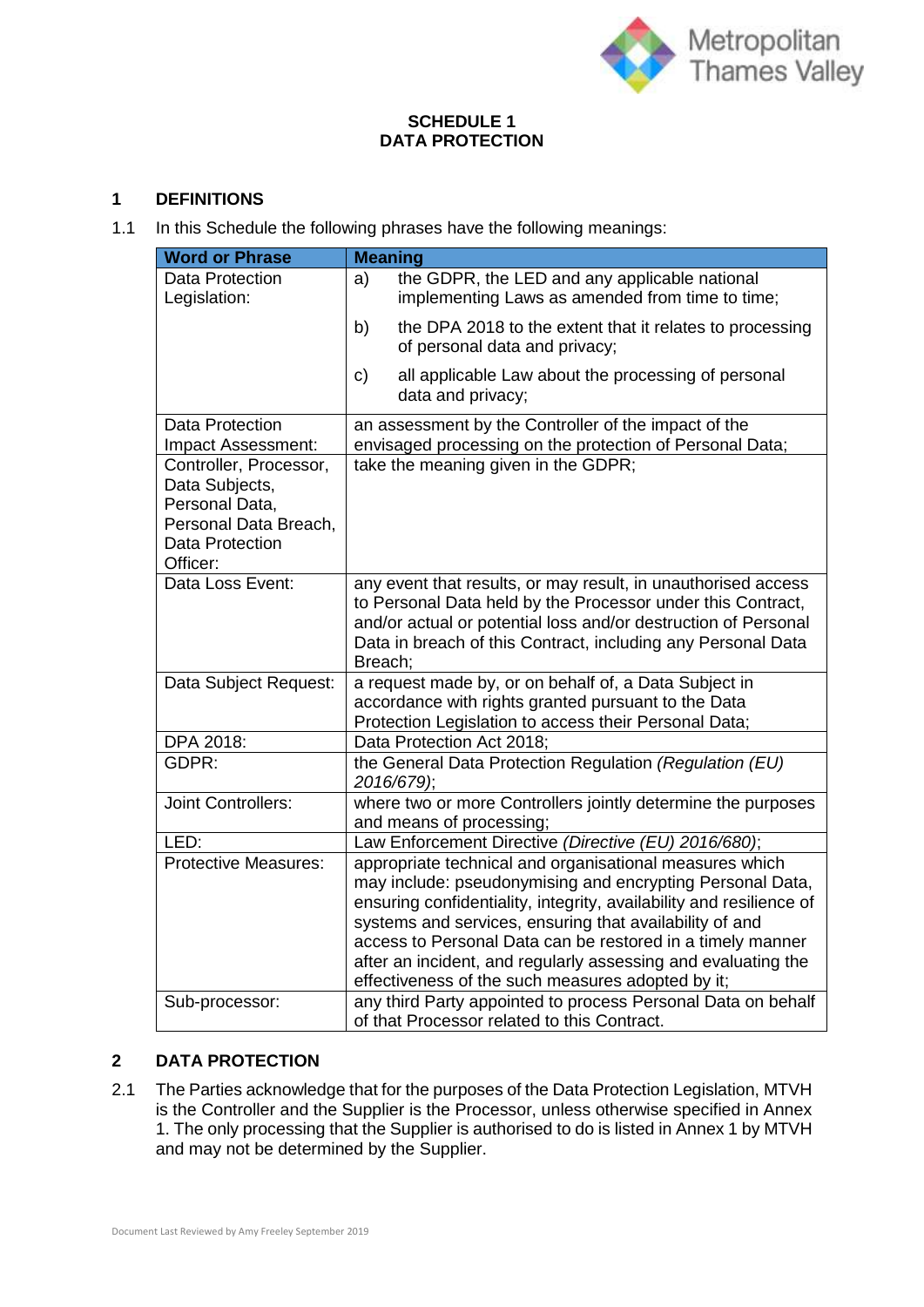

- 2.2 The Supplier shall notify the MTVH immediately if it considers that any of the MTVH's instructions infringe the Data Protection Legislation.
- 2.3 The Supplier shall provide all reasonable assistance to MTVH in the preparation of any Data Protection Impact Assessment prior to commencing any processing. Such assistance may, at the discretion of the MTVH, include:
	- 2.3.1 a systematic description of the envisaged processing operations and the purpose of the processing;
	- 2.3.2 an assessment of the necessity and proportionality of the processing operations in relation to the Services;
	- 2.3.3 an assessment of the risks to the rights and freedoms of Data Subjects; and
	- 2.3.4 the measures envisaged to address the risks, including safeguards, security measures and mechanisms to ensure the protection of Personal Data.
- 2.4 The Supplier shall, in relation to any Personal Data processed in connection with its obligations under this Contract:
	- 2.4.1 process that Personal Data only in accordance with Annex 1, unless the Supplier is required to do otherwise by Law. If it is so required the Supplier shall promptly notify MTVH before processing the Personal Data unless prohibited by Law;
	- 2.4.2 ensure that it has in place Protective Measures, which are appropriate to protect against a Data Loss Event, which MTVH may reasonably reject (but failure to reject shall not amount to approval by the MTVH of the adequacy of the Protective Measures), having taken account of the:
		- (a) nature of the data to be protected;
		- (b) harm that might result from a Data Loss Event;
		- (c) state of technological development; and
		- (d) cost of implementing any measures;
	- 2.4.3 ensure that:
		- (a) the Supplier Personnel do not process Personal Data except in accordance with this Contract (and in particular Annex 1);
		- (b) it takes all reasonable steps to ensure the reliability and integrity of any Supplier Personnel who have access to the Personal Data and ensure that they:
			- (i) are aware of and comply with the Supplier's duties under this paragraph;
			- (ii) are subject to appropriate confidentiality undertakings with the Supplier or any Sub-processor;
			- (iii) are informed of the confidential nature of the Personal Data and do not publish, disclose or divulge any of the Personal Data to any third Party unless directed in writing to do so by the MTVH or as otherwise permitted by this Contract; and
			- (iv) have undergone adequate training in the use, care, protection and handling of Personal Data;
	- 2.4.4 not transfer Personal Data outside of the EU unless the prior written consent of the MTVH has been obtained and the following conditions are fulfilled: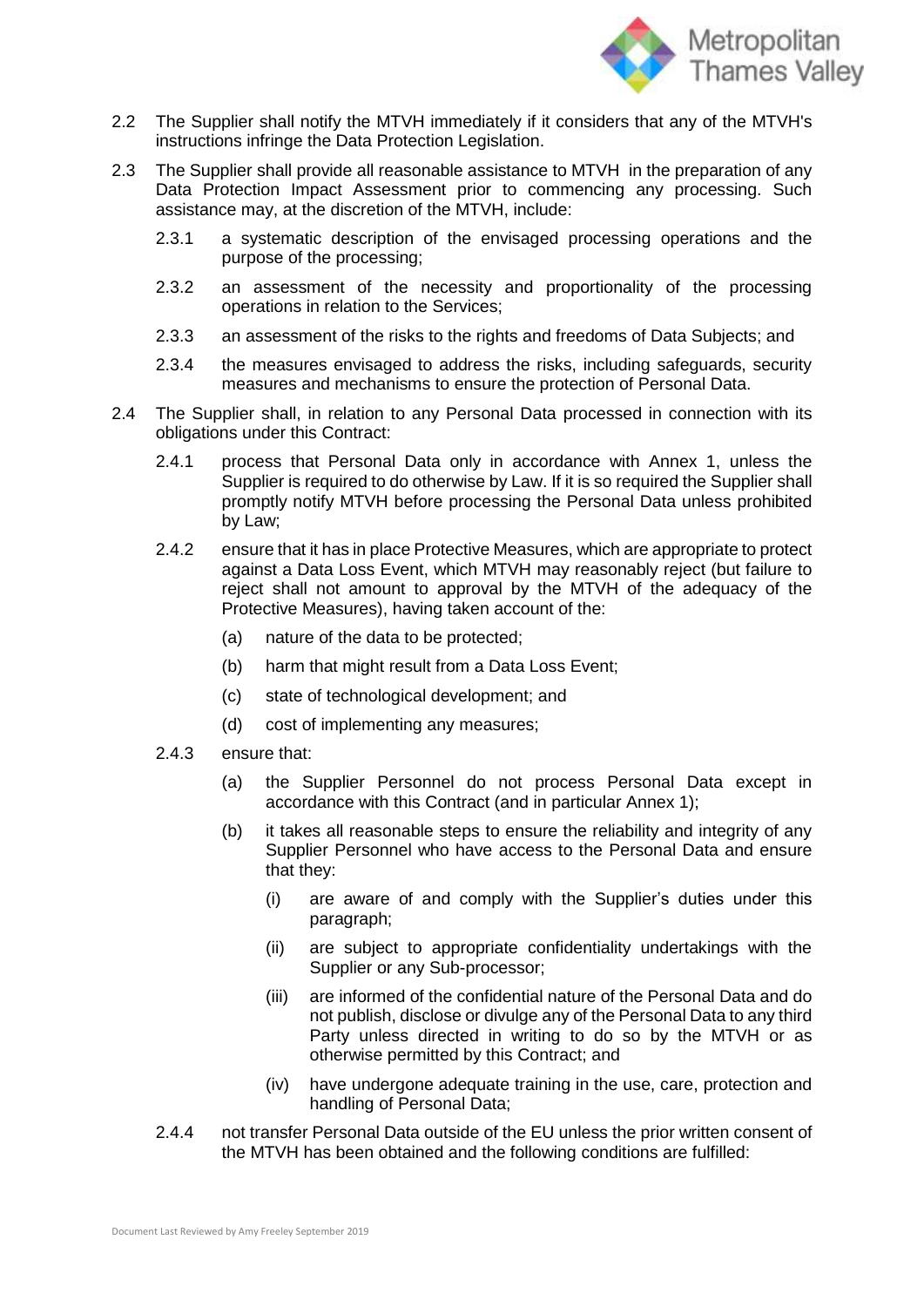

- (a) MTVH or the Supplier has provided appropriate safeguards in relation to the transfer (whether in accordance with GDPR Article 46 or LED Article 37) as determined by the MTVH;
- (b) the Data Subject has enforceable rights and effective legal remedies;
- (c) the Supplier complies with its obligations under the Data Protection Legislation by providing an adequate level of protection to any Personal Data that is transferred (or, if it is not so bound, uses its best endeavours to assist MTVH in meeting its obligations); and
- (d) the Supplier complies with any reasonable instructions notified to it in advance by MTVH with respect to the processing of the Personal Data;
- 2.4.5 at the written direction of MTVH, delete or return Personal Data (and any copies of it) to MTVH on termination of the Contract unless the Supplier is required by Law to retain the Personal Data.
- <span id="page-15-1"></span>2.5 Subject to paragraph [2.6,](#page-15-0) the Supplier shall notify MTVH immediately if it:
	- 2.5.1 receives a Data Subject Access Request (or purported Data Subject Access Request);
	- 2.5.2 receives a request to rectify, block or erase any Personal Data;
	- 2.5.3 receives any other request, complaint or communication relating to either Party's obligations under the Data Protection Legislation;
	- 2.5.4 receives any communication from the Information Commissioner or any other regulatory authority in connection with Personal Data processed under this Contract;
	- 2.5.5 receives a request from any third Party for disclosure of Personal Data where compliance with such request is required or purported to be required by Law; or
	- 2.5.6 becomes aware of a Data Loss Event.
- <span id="page-15-0"></span>2.6 The Supplier's obligation to notify under paragraph [2.5](#page-15-1) shall include the provision of further information to MTVH in phases, as details become available.
- 2.7 Taking into account the nature of the processing, the Supplier shall provide MTVH with full assistance in relation to either Party's obligations under Data Protection Legislation and any complaint, communication or request made under paragraph [2.5](#page-15-1) (and insofar as possible within the timescales reasonably required by MTVH) including by promptly providing:
	- 2.7.1 the MTVH with full details and copies of the complaint, communication or request;
	- 2.7.2 such assistance as is reasonably requested by MTVH to enable MTVH to comply with a Data Subject Access Request within the relevant timescales set out in the Data Protection Legislation;
	- 2.7.3 MTVH, at its request, with any Personal Data it holds in relation to a Data Subject;
	- 2.7.4 assistance as requested by MTVH following any Data Loss Event;
	- 2.7.5 assistance as requested by MTVH with respect to any request from the Information Commissioner's Office, or any consultation by MTVH with the Information Commissioner's Office.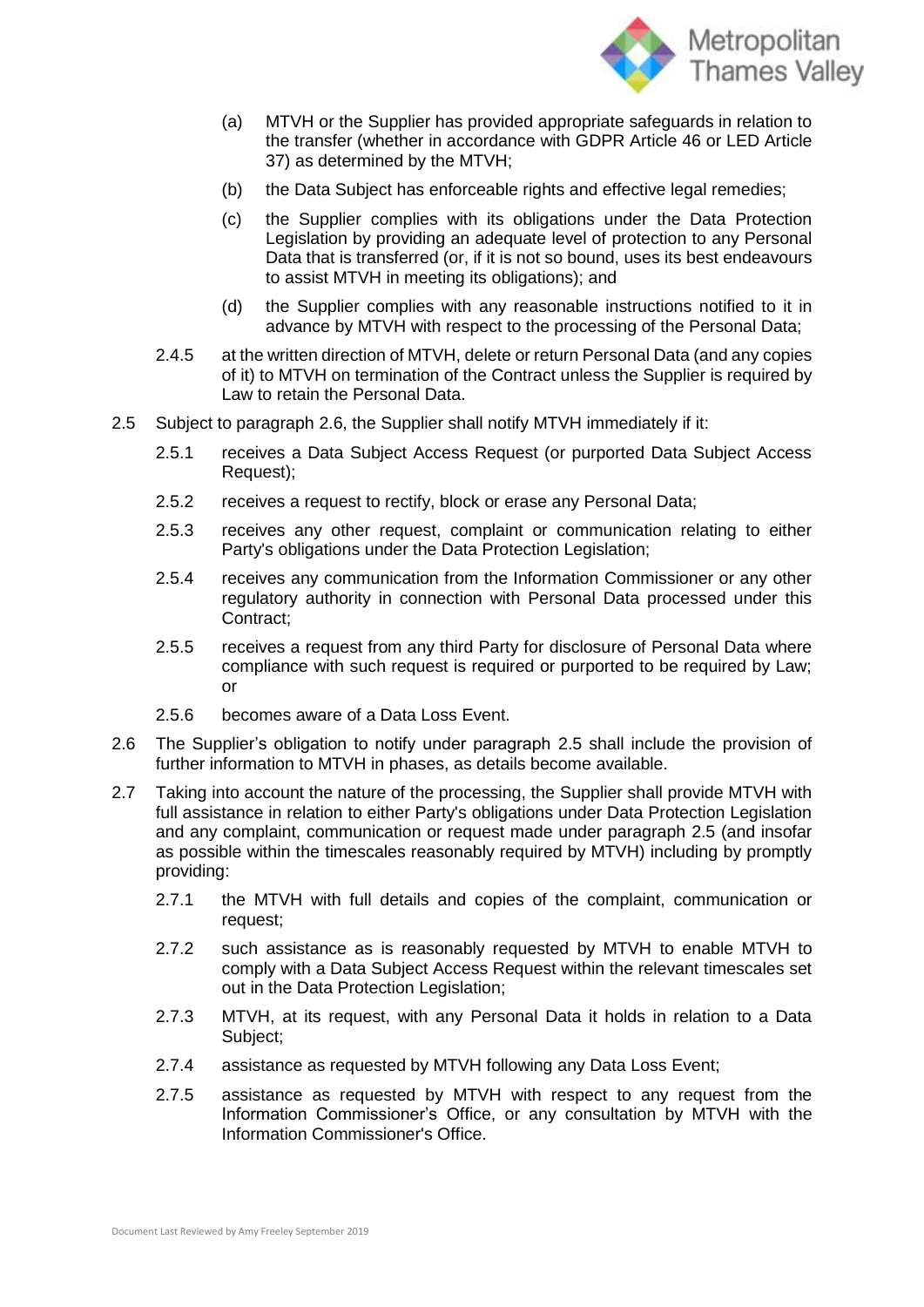

- 2.8 MTVH shall maintain complete and accurate records and information to demonstrate its compliance with this paragraph. This requirement does not apply where the Supplier employs fewer than 250 staff, unless:
	- 2.8.1 MTVH determines that the processing is not occasional;
	- 2.8.2 MTVH determines the processing includes special categories of data as referred to in Article 9(1) of the GDPR or Personal Data relating to criminal convictions and offences referred to in Article 10 of the GDPR; and
	- 2.8.3 the Controller determines that the processing is likely to result in a risk to the rights and freedoms of Data Subjects.
- 2.9 The Supplier shall allow for audits of its Data Processing activity by MTVH or MTVH's designated auditor.
- 2.10 Each Party shall designate its own data protection officer if required by the Data Protection Legislation.
- 2.11 Before allowing any Sub-processor to process any Personal Data related to this Contract, the Supplier must:
	- 2.11.1 notify MTVH in writing of the intended Sub-processor and processing;
	- 2.11.2 obtain the written consent of MTVH;
	- 2.11.3 enter into a written Contract with the Sub-processor which gives effect to the terms set out in this Schedule such that they apply to the Sub-processor; and
	- 2.11.4 provide MTVH with such information regarding the Sub-processor as MTVH may reasonably require.
- 2.12 The Supplier shall remain fully liable for all acts or omissions of any of its Subprocessors.
- 2.13 The Supplier may, at any time on not less than 30 Working Days' notice, revise this Schedule by replacing it with any applicable controller to processor standard paragraphs or similar terms forming part of an applicable certification scheme (which shall apply when incorporated by attachment to this Contract).
- 2.14 The Parties agree to take account of any guidance issued by the Information Commissioner's Office. MTVH may on not less than 30 Working Days' notice to the Supplier amend this Contract to ensure that it complies with any guidance issued by the Information Commissioner's Office.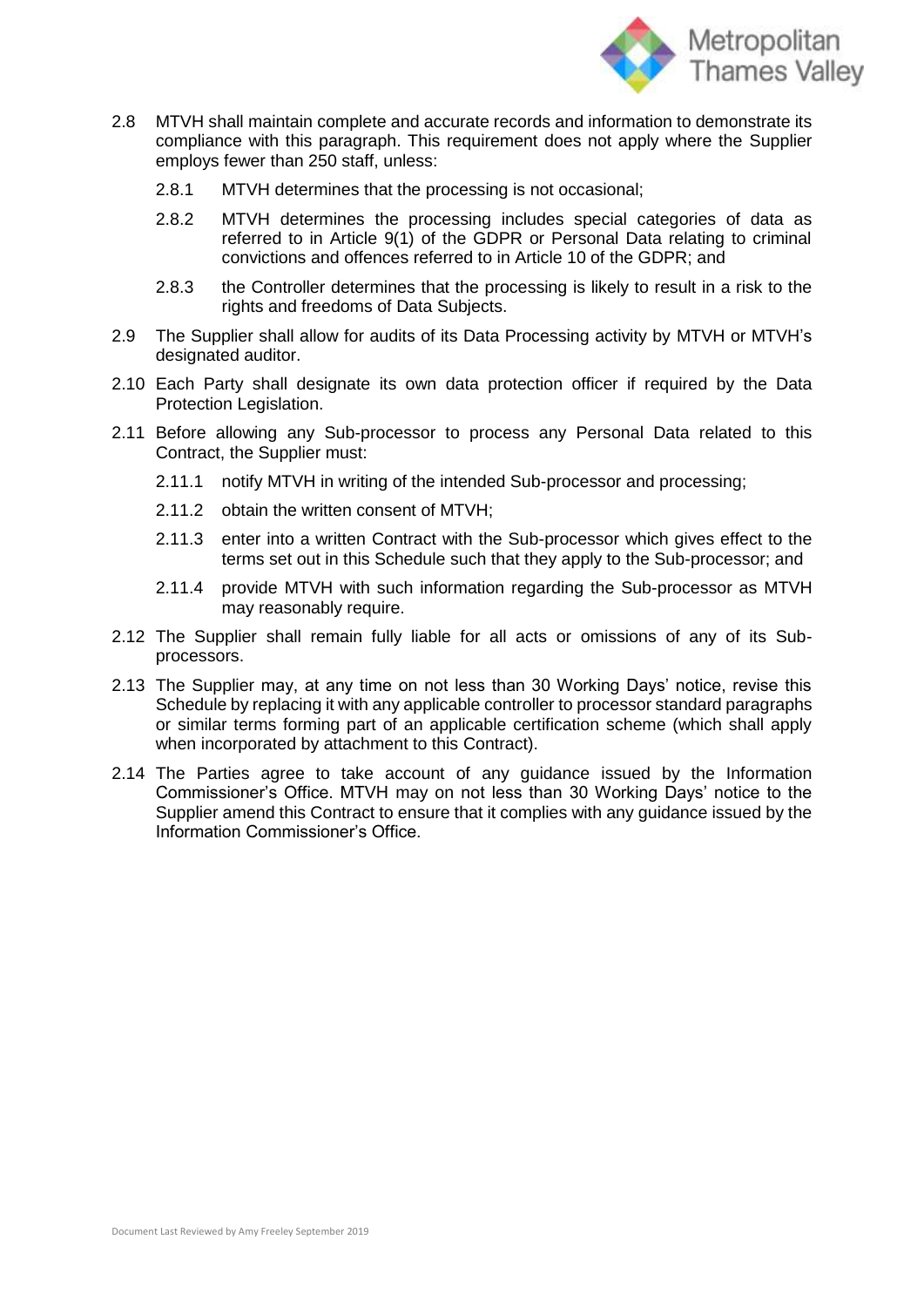



## **ANNEX 1 SCHEDULE OF PROCESSING, PERSONAL DATA AND DATA SUBJECTS**

- 1. The Supplier shall comply with any further written instructions with respect to processing by MTVH.
- 2. Any such further instructions shall be incorporated into this Schedule.

| Description                                 | <b>Details</b>                                                                                                                                                                                                                                                                                                                                                                                                                                                   |
|---------------------------------------------|------------------------------------------------------------------------------------------------------------------------------------------------------------------------------------------------------------------------------------------------------------------------------------------------------------------------------------------------------------------------------------------------------------------------------------------------------------------|
| Identity of the Controller and<br>Processor | The Parties acknowledge that for the purposes of the Data<br>Protection Legislation, MTVH is the Controller and the<br>Supplier is the Processor in accordance with paragraph<br>1.1.                                                                                                                                                                                                                                                                            |
| Subject matter of the<br>processing         | The processing is needed in order to ensure that the<br>Processor can effectively deliver the contract to provide<br>the Services and/or Delivery of the Goods to MTVH's<br>customers.                                                                                                                                                                                                                                                                           |
| Duration of the processing                  | The term of the Contract                                                                                                                                                                                                                                                                                                                                                                                                                                         |
| Nature and purposes of the<br>processing    | The nature of the processing means any operation which<br>includes one or more of the following:<br>collection;<br>$\bullet$<br>recording;<br>organisation;<br>structuring;<br>storage;<br>adaptation or alteration<br>retrieval;<br>consultation;<br>use;<br>disclosure by transmission, dissemination or<br>otherwise making available;<br>alignment or combination;<br>restriction;<br>erasure or destruction of data (whether or not by<br>automated means). |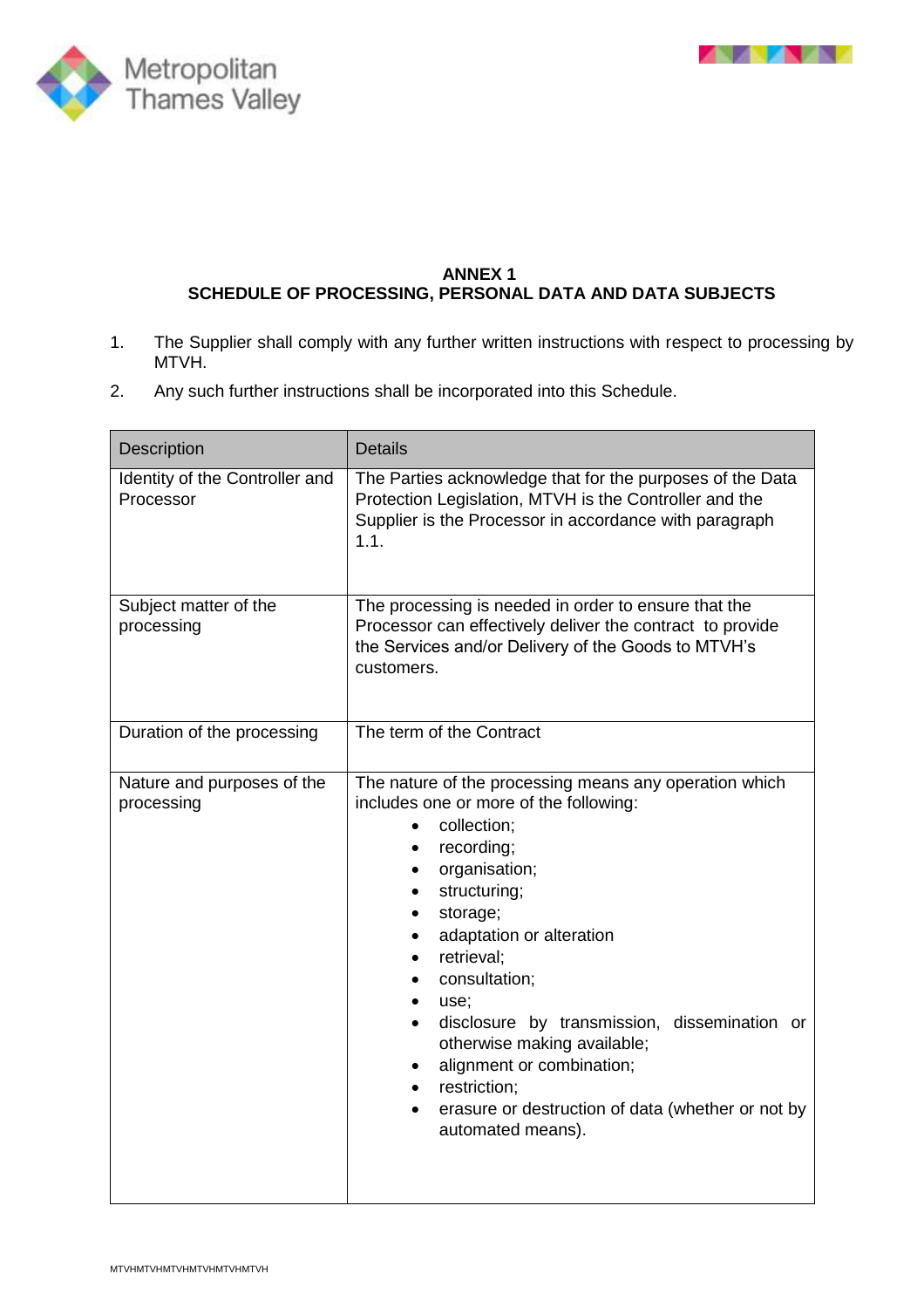

|                             | The purpose of the Processing:                                                                                                                                                                                                                                                                                                                                                                                                                                                                                                                                                                                                                                                                                                                                                        |
|-----------------------------|---------------------------------------------------------------------------------------------------------------------------------------------------------------------------------------------------------------------------------------------------------------------------------------------------------------------------------------------------------------------------------------------------------------------------------------------------------------------------------------------------------------------------------------------------------------------------------------------------------------------------------------------------------------------------------------------------------------------------------------------------------------------------------------|
|                             |                                                                                                                                                                                                                                                                                                                                                                                                                                                                                                                                                                                                                                                                                                                                                                                       |
|                             | (i)<br>Processing is to be undertaken primarily on the<br>basis of the performance of a contract between the<br>data subjects (or the data subject's employer or<br>company) and the controller (MTVH);<br>(ii)<br>Processing pursuant to the Contract may also be<br>undertaken on the<br>basis<br>of the<br>legitimate<br>undertaken on the basis of the legitimate interests<br>of MTVH. depending on the circumstances. The<br>relevant legitimate interests identified (as at the date<br>of this Contract) being the pursuit of MTVH's<br>functions. administration and management of the<br>social housing provision by MTVH. as well as the<br>wider social interests associated with provision of<br>suitable and well maintained social housing and<br>associated services. |
| Type of Personal Data being | The personal data processed may concern the following                                                                                                                                                                                                                                                                                                                                                                                                                                                                                                                                                                                                                                                                                                                                 |
| Processed                   | categories of data subjects:                                                                                                                                                                                                                                                                                                                                                                                                                                                                                                                                                                                                                                                                                                                                                          |
|                             | (i)<br>Customers or prospective customers of MTVH;<br>(ii)<br>Tenants or prospective tenants of MTVH;<br>(iii)<br>Consultants or prospective consultants of MTVH;<br>Suppliers or prospective suppliers to MTVH;<br>(iv)<br>(v)<br>Contractors for or prospective contractors for<br>MTVH;<br>(vi)<br>Authorised signatories for MTVH or any of the<br>above;<br>(vii)<br>Representatives for MTVH or any of the above;<br>(viii)<br>Witnesses for MTVH or any of the above.                                                                                                                                                                                                                                                                                                          |
| Categories of Data Subject  | The personal data processed shall concern the following                                                                                                                                                                                                                                                                                                                                                                                                                                                                                                                                                                                                                                                                                                                               |
|                             | categories of personal data (please specify):<br>(i)<br>Personal details including forename, surname,<br>home address;<br>Personal details including date of birth, occupation,<br>(ii)<br>work address. employer and position;<br>Personal details including contact details, email<br>(iii)<br>address, telephone numbers;<br>Personal details including bank details;<br>(iv)<br>(v)<br>Financial information relating to tenants<br>and                                                                                                                                                                                                                                                                                                                                           |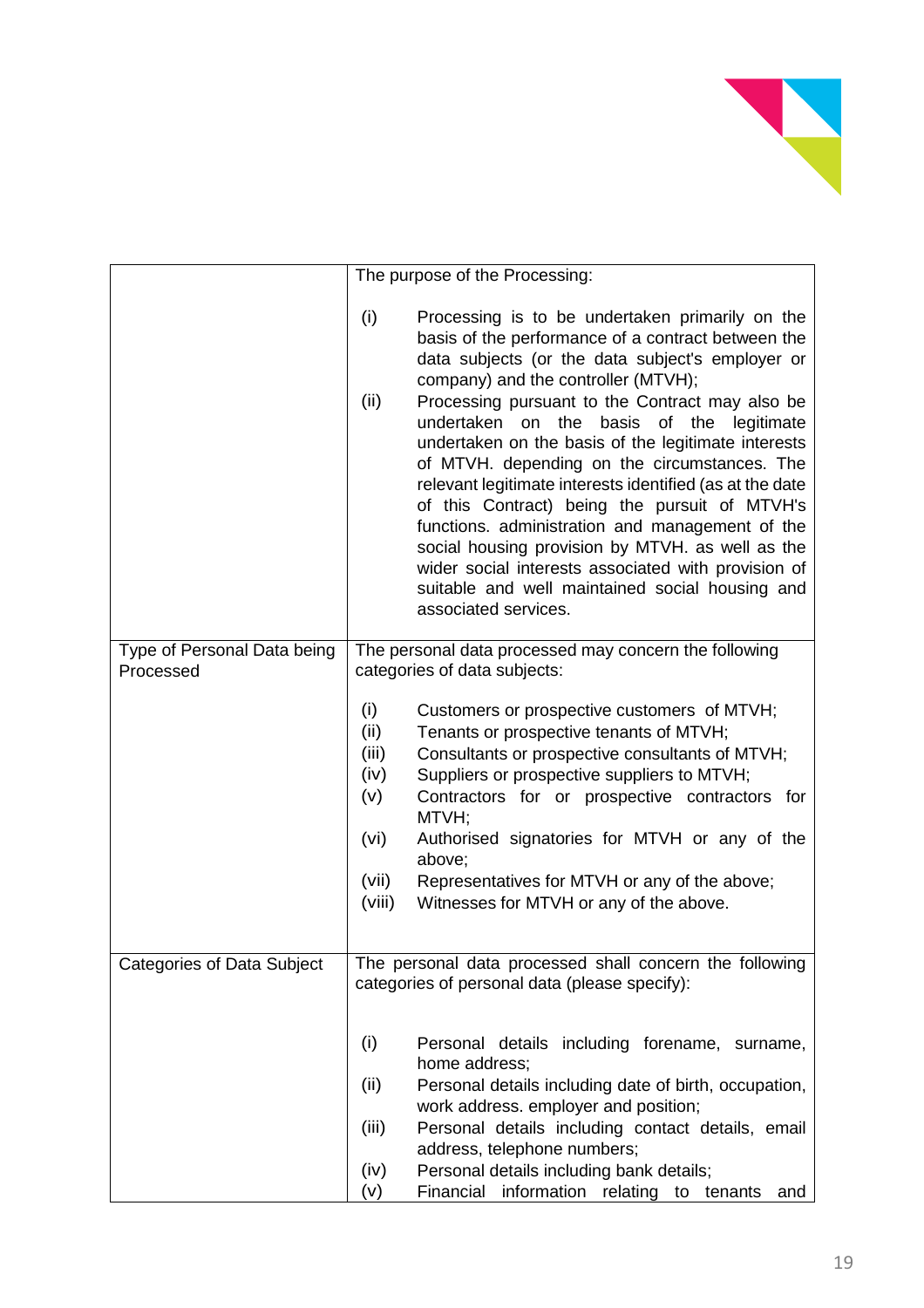

|                                                                                                                                                                                    | customers;<br>(vi)<br>any other personal data identified in the Contract<br>(vii)<br>and/or as dictated by the nature of the Goods and/or<br>the Services provided. |
|------------------------------------------------------------------------------------------------------------------------------------------------------------------------------------|---------------------------------------------------------------------------------------------------------------------------------------------------------------------|
| Plan for return and<br>destruction of the data once<br>the processing is complete<br><b>UNLESS requirement under</b><br>union or member state law<br>to preserve that type of data | Following exipiry or termination of the Contract.                                                                                                                   |